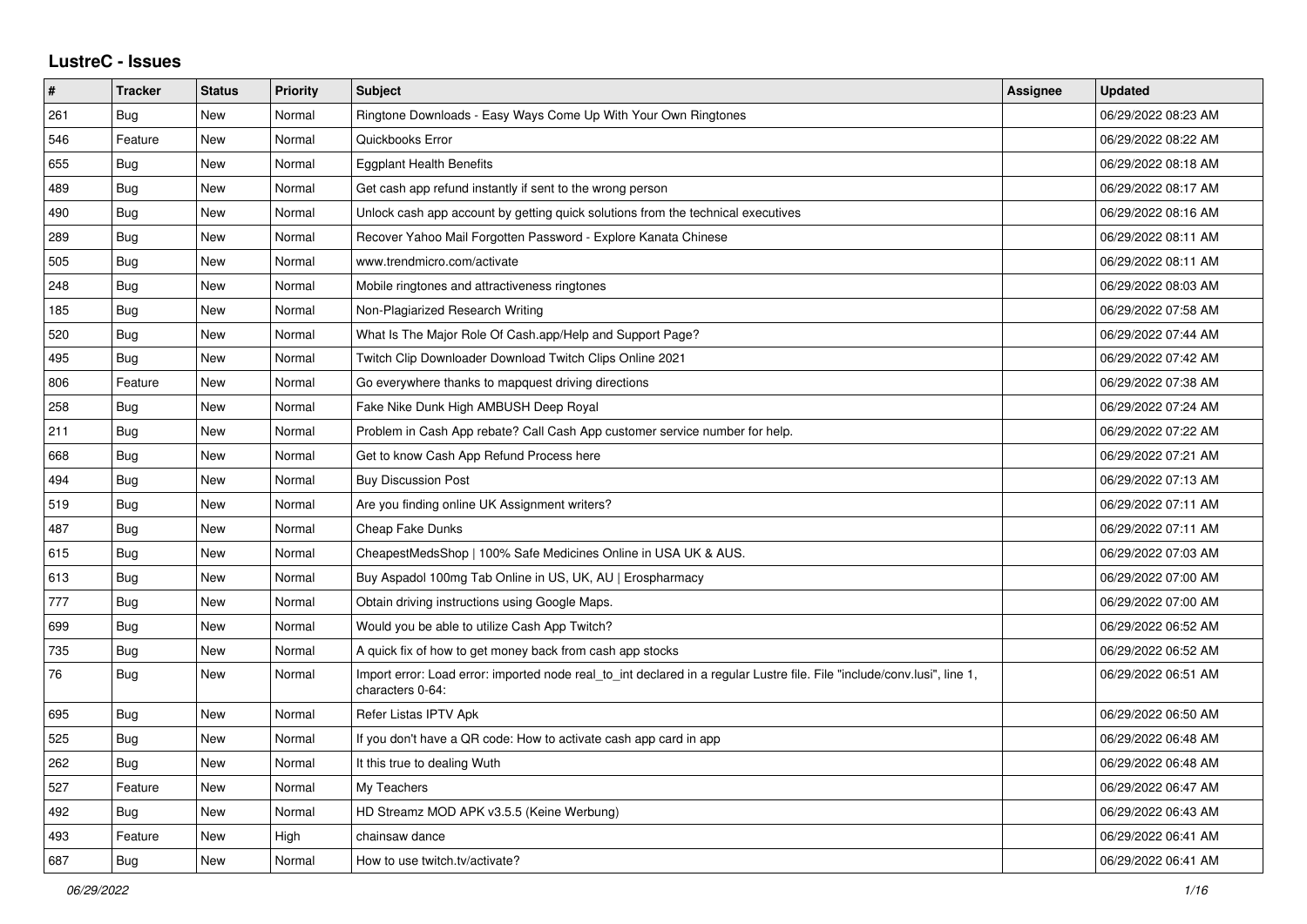| $\sharp$ | <b>Tracker</b> | <b>Status</b> | <b>Priority</b> | Subject                                                           | <b>Assignee</b> | <b>Updated</b>      |
|----------|----------------|---------------|-----------------|-------------------------------------------------------------------|-----------------|---------------------|
| 134      | <b>Bug</b>     | New           | Normal          | wisegolfers                                                       |                 | 06/29/2022 06:38 AM |
| 225      | <b>Bug</b>     | New           | Normal          | instant personal loan                                             |                 | 06/29/2022 06:37 AM |
| 347      | Bug            | New           | Normal          | Eco/Green Cleaning Services in Chesapeake VA                      |                 | 06/29/2022 06:35 AM |
| 480      | <b>Bug</b>     | New           | Normal          | Nur Online Shop                                                   |                 | 06/29/2022 06:33 AM |
| 450      | <b>Bug</b>     | New           | Normal          | Floor Stripping Quincy MA                                         |                 | 06/29/2022 06:32 AM |
| 552      | Feature        | New           | Normal          | Radio rfm and the benefits of radio rfm                           |                 | 06/29/2022 06:28 AM |
| 234      | Bug            | New           | Normal          | My Personal Experience With the College Writing Services          |                 | 06/29/2022 06:27 AM |
| 506      | <b>Bug</b>     | New           | Normal          | www.trendmicro.com/activate                                       |                 | 06/29/2022 06:27 AM |
| 228      | <b>Bug</b>     | New           | Normal          | Why Does Cash App Transaction Failed? - Here Is the Answer        |                 | 06/29/2022 06:20 AM |
| 190      | <b>Bug</b>     | New           | Normal          | All About Cash App Transfer Fail Problems                         |                 | 06/29/2022 06:07 AM |
| 812      | Feature        | New           | Normal          | canon.com/ijsetup                                                 |                 | 06/29/2022 06:04 AM |
| 457      | Bug            | New           | Normal          | Carpet Cleaning Medford MA                                        |                 | 06/29/2022 06:00 AM |
| 222      | Bug            | New           | Normal          | Social Profile links                                              |                 | 06/29/2022 05:59 AM |
| 184      | <b>Bug</b>     | New           | Normal          | Affordable Business Writing Services                              |                 | 06/29/2022 05:53 AM |
| 704      | <b>Bug</b>     | New           | Normal          | Reach support team of Chime Customer Service for instant help     |                 | 06/29/2022 05:49 AM |
| 400      | <b>Bug</b>     | New           | Normal          | Office Moving Services in Potomac MD                              |                 | 06/29/2022 05:42 AM |
| 465      | <b>Bug</b>     | New           | Normal          | Carpet Cleaning Westchester MA                                    |                 | 06/29/2022 05:35 AM |
| 524      | Bug            | New           | Normal          | How Does Google Account Recovery Work If Your Account Is Hacked?  |                 | 06/29/2022 05:32 AM |
| 178      | <b>Bug</b>     | New           | Normal          | transparent lace wigs                                             |                 | 06/29/2022 05:31 AM |
| 503      | <b>Bug</b>     | New           | Normal          | Youtube Premium Apk free download for Android                     |                 | 06/29/2022 05:30 AM |
| 380      | <b>Bug</b>     | New           | Normal          | Moving Services in McLean VA                                      |                 | 06/29/2022 05:26 AM |
| 336      | <b>Bug</b>     | New           | Normal          | Tile & Grout Cleaning Services in Norfolk VA                      |                 | 06/29/2022 05:23 AM |
| 514      | Bug            | New           | Normal          | Trans-Caribbean                                                   |                 | 06/29/2022 05:21 AM |
| 205      | <b>Bug</b>     | New           | Low             | Mens Designer Glasses                                             |                 | 06/29/2022 05:21 AM |
| 922      | Bug            | New           | Normal          | Why Is The Need For Assignment Writing Services?                  |                 | 06/29/2022 05:16 AM |
| 515      | <b>Bug</b>     | New           | Normal          | Fragment Nike Dunk High Tokyo Fake                                |                 | 06/29/2022 05:13 AM |
| 564      | <b>Bug</b>     | New           | Normal          | How To Install RepelisPlus On Your Android Phone?                 |                 | 06/29/2022 05:11 AM |
| 796      | <b>Bug</b>     | New           | Normal          | How Does Cash App ++ actually work and What is the process of it  |                 | 06/29/2022 05:10 AM |
| 246      | <b>Bug</b>     | New           | Normal          | The Beast App                                                     |                 | 06/29/2022 05:07 AM |
| 532      | <b>Bug</b>     | New           | Normal          | My Assignment Help                                                |                 | 06/29/2022 05:01 AM |
| 1117     | Bug            | New           | Normal          | Equal Words - Word search game for PC and Windows Phone           |                 | 06/29/2022 04:58 AM |
| 609      | <b>Bug</b>     | New           | High            | Online Trusted Medicine Store in US for Health - Genericmedsupply |                 | 06/29/2022 04:53 AM |
| 680      | Feature        | New           | Normal          | Word Jewels 2                                                     |                 | 06/29/2022 04:51 AM |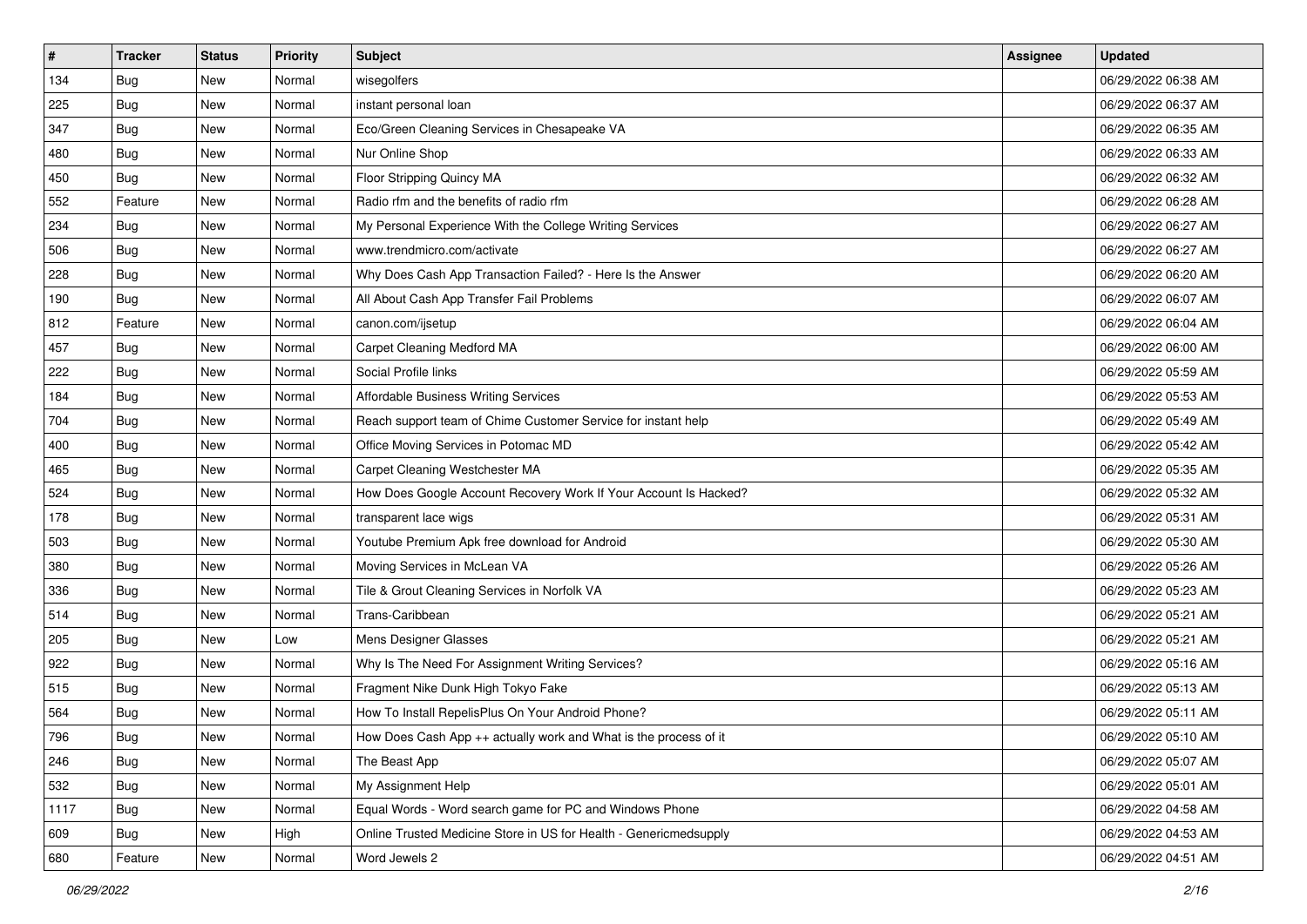| $\vert$ # | <b>Tracker</b> | <b>Status</b> | <b>Priority</b> | Subject                                                                                | <b>Assignee</b> | <b>Updated</b>      |
|-----------|----------------|---------------|-----------------|----------------------------------------------------------------------------------------|-----------------|---------------------|
| 770       | <b>Bug</b>     | New           | Normal          | Canon IJ Network Tool                                                                  |                 | 06/29/2022 04:48 AM |
| 499       | Feature        | New           | Normal          | Discover The Premium Features Of Spotify Mod Apk                                       |                 | 06/29/2022 04:39 AM |
| 696       | Bug            | New           | Normal          | How to Install the TuMangaOnline App                                                   |                 | 06/29/2022 04:33 AM |
| 491       | Feature        | New           | Normal          | Automatically download and paste Reddit wallpapers into Windows                        |                 | 06/29/2022 04:29 AM |
| 197       | <b>Bug</b>     | New           | Normal          | SBL JABORANDI PLUS HAIR OIL - COMPLETE SCALP CARE (100ML)                              |                 | 06/29/2022 04:29 AM |
| 126       | Feature        | New           | Normal          | Stussy Air Force 1 replica                                                             |                 | 06/29/2022 04:17 AM |
| 255       | Feature        | New           | Normal          | best doctor for psoriasis                                                              |                 | 06/29/2022 04:12 AM |
| 245       | <b>Bug</b>     | New           | Normal          | Write My Essay For Me Cheap                                                            |                 | 06/29/2022 04:10 AM |
| 526       | <b>Bug</b>     | New           | Normal          | Soundcloud to mp3 converter - Download Soundcloud songs                                |                 | 06/29/2022 04:01 AM |
| 141       | Feature        | New           | Normal          | Something about jerry curly                                                            |                 | 06/29/2022 03:53 AM |
| 497       | <b>Bug</b>     | New           | Normal          | Fake Nike Dunk Low Off-White Lot 50                                                    |                 | 06/29/2022 03:48 AM |
| 292       | Bug            | New           | Normal          | Venmo to Cash App Transfer Of Money- Explore Here                                      |                 | 06/29/2022 03:47 AM |
| 804       | Bug            | New           | Normal          | Review                                                                                 |                 | 06/29/2022 03:32 AM |
| 724       | <b>Bug</b>     | New           | Normal          | Dial Chime Customer support number for a quick response                                |                 | 06/29/2022 03:31 AM |
| 709       | <b>Bug</b>     | New           | Normal          | How To Load Cash App Card At Walmart Without Having To Face Any Hassle?                |                 | 06/29/2022 03:26 AM |
| 244       | Bug            | New           | Normal          | Quels sont les avantages des stations de radio en ligne.                               |                 | 06/29/2022 03:23 AM |
| 133       | <b>Bug</b>     | New           | Normal          | craftlabs                                                                              |                 | 06/29/2022 03:10 AM |
| 331       | <b>Bug</b>     | New           | Normal          | Water Extraction Services in Norfolk VA                                                |                 | 06/29/2022 03:03 AM |
| 639       | <b>Bug</b>     | New           | Normal          | thong tin chinh xac                                                                    |                 | 06/29/2022 02:44 AM |
| 798       | <b>Bug</b>     | New           | Normal          | Who Is an ETL Engineer                                                                 |                 | 06/29/2022 02:44 AM |
| 634       | <b>Bug</b>     | New           | Normal          | Buy Vidalista Tablets (Tadalafil) at [\$25 OFF + Free Shipping] Vidalistatablets       |                 | 06/29/2022 02:25 AM |
| 614       | <b>Bug</b>     | New           | Normal          | Como baixar o MOD APK no celular                                                       |                 | 06/29/2022 02:22 AM |
| 175       | Feature        | New           | Normal          | All About Cash App Transfer Fail Problems                                              |                 | 06/29/2022 02:17 AM |
| 181       | <b>Bug</b>     | New           | Normal          | <b>Healthcare Custom Writing Services</b>                                              |                 | 06/29/2022 02:06 AM |
| 146       | Bug            | New           | Normal          | bayabais                                                                               |                 | 06/29/2022 02:00 AM |
| 119       | Bug            | New           | Normal          | klhjigyu                                                                               |                 | 06/29/2022 01:57 AM |
| 504       | <b>Bug</b>     | New           | Normal          | A beginner should always look for online Java assignment help!                         |                 | 06/29/2022 01:50 AM |
| 528       | <b>Bug</b>     | New           | Normal          | Korean Mag                                                                             |                 | 06/29/2022 01:13 AM |
| 209       | Bug            | New           | Normal          | Neglect to access old Cash App account considering message notice issue? Contact help. |                 | 06/29/2022 01:01 AM |
| 556       | Bug            | New           | Normal          | Play Game Mod Apk With Your Friends                                                    |                 | 06/29/2022 01:00 AM |
| 584       | Bug            | New           | Normal          | Want the cash app customer service number to check balance?                            |                 | 06/29/2022 01:00 AM |
| 529       | <b>Bug</b>     | New           | Normal          | Thop TV APK - Free Download for Android                                                |                 | 06/29/2022 12:59 AM |
| 591       | <b>Bug</b>     | New           | Normal          | How To Find Facebook Modifications For Your Spotify Premium Apk?                       |                 | 06/29/2022 12:40 AM |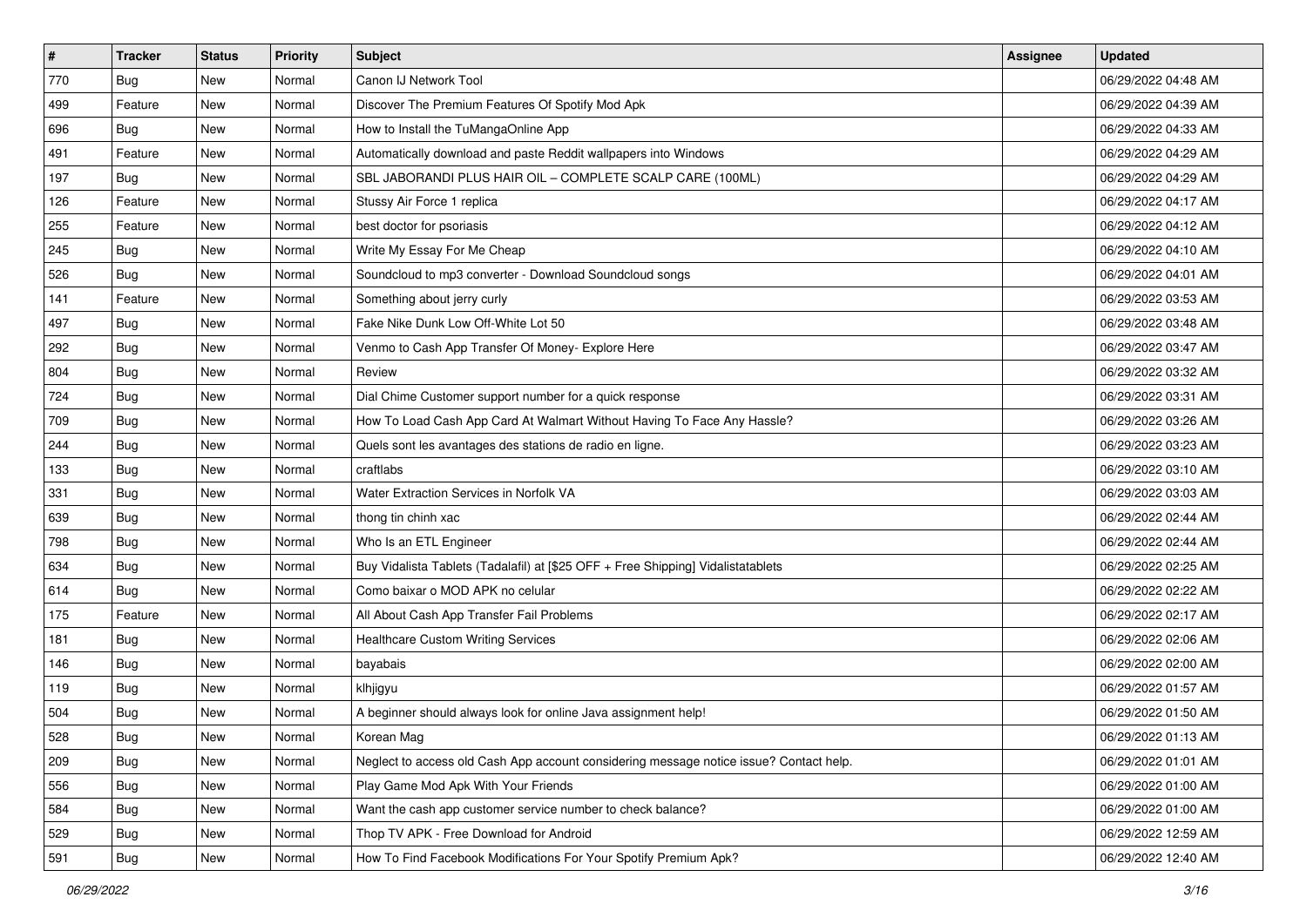| $\sharp$ | <b>Tracker</b> | <b>Status</b> | <b>Priority</b> | Subject                                                                             | <b>Assignee</b> | <b>Updated</b>      |
|----------|----------------|---------------|-----------------|-------------------------------------------------------------------------------------|-----------------|---------------------|
| 478      | Feature        | New           | Normal          | Is it safe to install third-party WhatsApp GB?                                      |                 | 06/29/2022 12:37 AM |
| 667      | <b>Bug</b>     | New           | Normal          | What Is a Ringtone?                                                                 |                 | 06/29/2022 12:34 AM |
| 482      | Bug            | New           | Normal          | <b>Text Window</b>                                                                  |                 | 06/29/2022 12:31 AM |
| 703      | <b>Bug</b>     | New           | Normal          | For real-time help, dial Facebook customer service number                           |                 | 06/29/2022 12:30 AM |
| 250      | Bug            | New           | Normal          | Reviews of phone ringtones                                                          |                 | 06/29/2022 12:29 AM |
| 619      | <b>Bug</b>     | New           | Normal          | Online Trusted Medicine Store in US for Health - Genericmedsupply                   |                 | 06/29/2022 12:26 AM |
| 635      | <b>Bug</b>     | New           | Normal          | Buy Steroids Online with OurMedicnes.com   Best Quality Steroids                    |                 | 06/29/2022 12:17 AM |
| 267      | <b>Bug</b>     | New           | Normal          | How To Use Internet Radio Services To Listen To Your Favorite Songs                 |                 | 06/29/2022 12:15 AM |
| 218      | Bug            | New           | Normal          | Popular Educational trends                                                          |                 | 06/29/2022 12:09 AM |
| 550      | Bug            | New           | Normal          | Nederland FM - beste manieren om naar internationale radio op internet te luisteren |                 | 06/29/2022 12:06 AM |
| 282      | <b>Bug</b>     | New           | Normal          | Activate Cash App Card: Learn Simple Steps & Fix Errors                             |                 | 06/28/2022 11:54 PM |
| 488      | <b>Bug</b>     | New           | Normal          | Quick solution to solve cash app dispute by the technical team                      |                 | 06/28/2022 11:53 PM |
| 219      | Bug            | New           | Normal          | Free Ringtones for Cell Phones.                                                     |                 | 06/28/2022 11:49 PM |
| 669      | Feature        | New           | Normal          | Nursing Assignment Help                                                             |                 | 06/28/2022 11:16 PM |
| 265      | Bug            | <b>New</b>    | Normal          | 3 Faq's On Downloading To Your Apple Ipod                                           |                 | 06/28/2022 11:07 PM |
| 507      | Bug            | New           | Normal          | central.bitdefender.com                                                             |                 | 06/28/2022 11:02 PM |
| 541      | <b>Bug</b>     | New           | Normal          | How to fix the cash app payment failed errors?                                      |                 | 06/28/2022 10:56 PM |
| 588      | Bug            | New           | Normal          | YouTube Vanced Apk Manager App - Como instalá-lo                                    |                 | 06/28/2022 10:56 PM |
| 789      | <b>Bug</b>     | New           | Normal          | Full version                                                                        |                 | 06/28/2022 10:51 PM |
| 157      | Bug            | <b>New</b>    | Normal          | Forget cash app pin                                                                 |                 | 06/28/2022 10:50 PM |
| 689      | <b>Bug</b>     | New           | Normal          | How to use twitch.tv/activate?                                                      |                 | 06/28/2022 10:48 PM |
| 715      | Bug            | New           | Normal          | Puppy Playtime Descargar gratis                                                     |                 | 06/28/2022 10:46 PM |
| 808      | Bug            | New           | Normal          | Sinnvolle Guten-Morgen-Grüße                                                        |                 | 06/28/2022 10:45 PM |
| 333      | <b>Bug</b>     | New           | Normal          | Mold Removal Services in Norfolk VA                                                 |                 | 06/28/2022 10:06 PM |
| 173      | Feature        | New           | Normal          | private limited company registration                                                |                 | 06/28/2022 09:51 PM |
| 683      | Feature        | New           | Normal          | Game creation                                                                       |                 | 06/28/2022 09:51 PM |
| 278      | <b>Bug</b>     | New           | Normal          | Cash App Help & Solutions - Here You Will Get Better Assistance                     |                 | 06/28/2022 09:45 PM |
| 886      | <b>Bug</b>     | New           | Normal          | Is the Fox News Channel on Roku free?                                               |                 | 06/28/2022 09:36 PM |
| 143      | <b>Bug</b>     | New           | Normal          | Bob lace front wigs                                                                 |                 | 06/28/2022 09:13 PM |
| 656      | Bug            | New           | Normal          | Kiwi Nutrition Facts And Health Benefits                                            |                 | 06/28/2022 08:54 PM |
| 518      | Bug            | New           | Normal          | How To Check The Balance Of Cash App Account By Taking Cash App Support?            |                 | 06/28/2022 08:51 PM |
| 139      | <b>Bug</b>     | New           | Normal          | relseo                                                                              |                 | 06/28/2022 08:48 PM |
| 239      | <b>Bug</b>     | New           | Normal          | Algunas características más de Choices MOD APK                                      |                 | 06/28/2022 08:47 PM |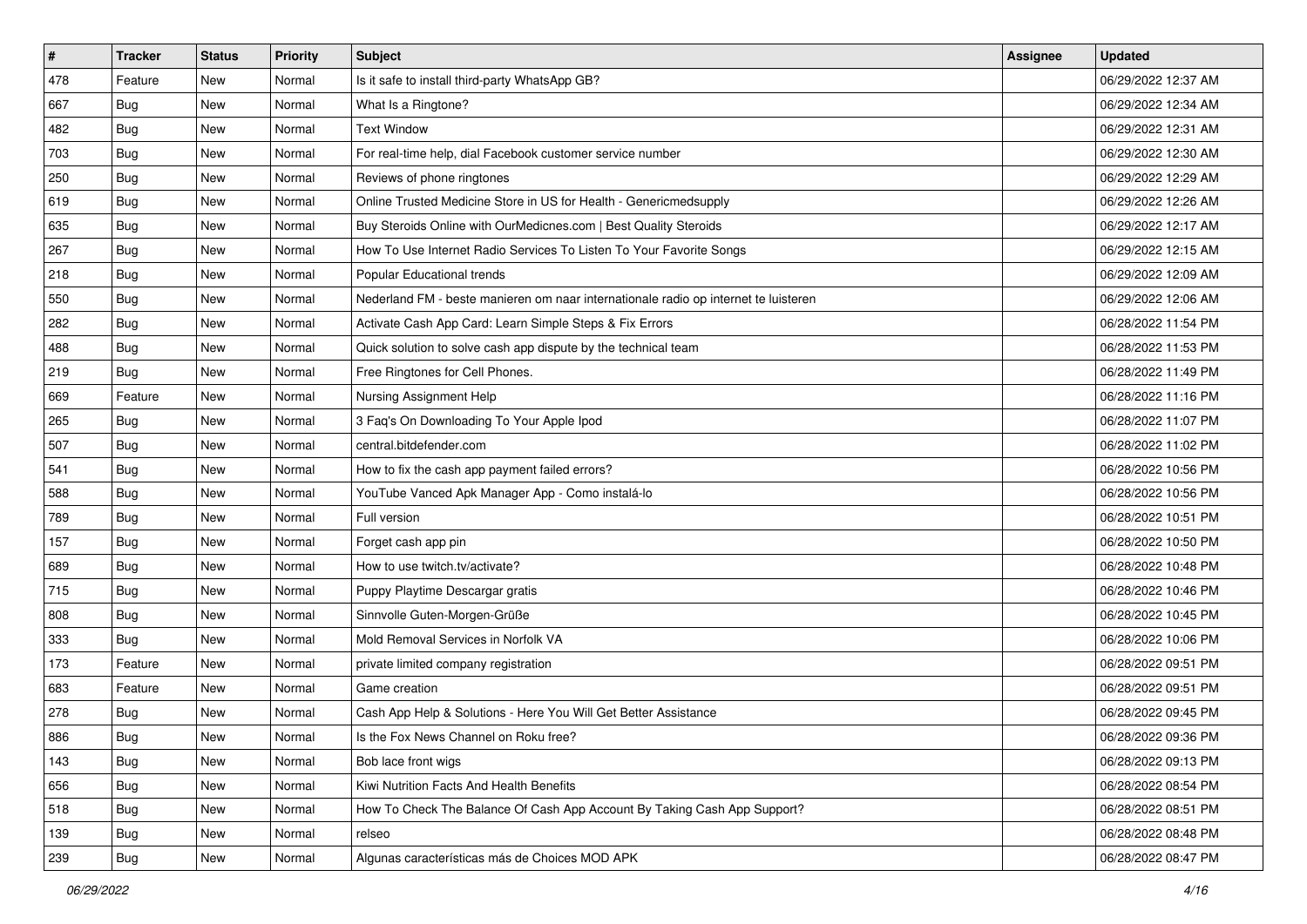| $\vert$ # | <b>Tracker</b> | <b>Status</b> | <b>Priority</b> | Subject                                                                                                                                                                                                                                                               | <b>Assignee</b> | <b>Updated</b>      |
|-----------|----------------|---------------|-----------------|-----------------------------------------------------------------------------------------------------------------------------------------------------------------------------------------------------------------------------------------------------------------------|-----------------|---------------------|
| 672       | <b>Bug</b>     | New           | Normal          | The easiest way to delete ringtones on iPhone                                                                                                                                                                                                                         |                 | 06/28/2022 08:44 PM |
| 138       | Bug            | New           | Normal          | own-sweethome                                                                                                                                                                                                                                                         |                 | 06/28/2022 08:42 PM |
| 593       | Bug            | New           | Normal          | Eiffel Spark Ultimate C2 SN series is a fully synthetic range of advanced performance engine oils blended in high<br>performance fully synthetic (PAO - polyalphaolefin) basestocks fortified with advanced technology additive system,<br>specifically formulated to |                 | 06/28/2022 08:34 PM |
| 711       | Bug            | New           | Normal          | Human Fall Flat Apk Download                                                                                                                                                                                                                                          |                 | 06/28/2022 08:27 PM |
| 740       | Feature        | New           | Normal          | Online Thesis Help USA                                                                                                                                                                                                                                                |                 | 06/28/2022 08:25 PM |
| 171       | Feature        | New           | Normal          | loan management system                                                                                                                                                                                                                                                |                 | 06/28/2022 08:24 PM |
| 594       | Feature        | New           | Normal          | How does research proposal help online make it easy for me?                                                                                                                                                                                                           |                 | 06/28/2022 08:23 PM |
| 474       | <b>Bug</b>     | New           | Normal          | Floor Waxing Arlington MA                                                                                                                                                                                                                                             |                 | 06/28/2022 08:10 PM |
| 183       | <b>Bug</b>     | New           | Normal          | Nursing Assignment Help Online                                                                                                                                                                                                                                        |                 | 06/28/2022 07:07 PM |
| 229       | Feature        | <b>New</b>    | Normal          | How To Delete Cash App Account? - Check Out the Steps In Detail                                                                                                                                                                                                       |                 | 06/28/2022 07:06 PM |
| 243       | Feature        | New           | Normal          | Reconstruir la pandilla de la mafia en Gangstar Vegas MOD APK                                                                                                                                                                                                         |                 | 06/28/2022 06:59 PM |
| 888       | <b>Bug</b>     | New           | Normal          | Is the Fox News Channel on Roku free?                                                                                                                                                                                                                                 |                 | 06/28/2022 06:58 PM |
| 123       | <b>Bug</b>     | New           | Normal          | https://www.reddit.com/r/NRLgrandfinal2020/                                                                                                                                                                                                                           |                 | 06/28/2022 06:50 PM |
| 372       | <b>Bug</b>     | New           | Normal          | Auto Transport Services in Arlington County VA                                                                                                                                                                                                                        |                 | 06/28/2022 06:49 PM |
| 271       | Feature        | New           | Normal          | Fashion                                                                                                                                                                                                                                                               |                 | 06/28/2022 06:41 PM |
| 477       | Bug            | New           | Normal          | What Does Online Coupon Mean?                                                                                                                                                                                                                                         |                 | 06/28/2022 06:40 PM |
| 693       | Feature        | New           | Normal          | How To Get My Money Back From The Cash App To Your Wallet?                                                                                                                                                                                                            |                 | 06/28/2022 06:38 PM |
| 733       | <b>Bug</b>     | New           | Normal          | How does one go about getting a book deal?                                                                                                                                                                                                                            |                 | 06/28/2022 06:35 PM |
| 533       | <b>Bug</b>     | New           | Normal          | How to complete the homework assignments in economics in the easiest way?                                                                                                                                                                                             |                 | 06/28/2022 06:26 PM |
| 149       | <b>Bug</b>     | New           | Normal          | dftgy                                                                                                                                                                                                                                                                 |                 | 06/28/2022 06:18 PM |
| 207       | Feature        | <b>New</b>    | Low             | real estate lead conversion                                                                                                                                                                                                                                           |                 | 06/28/2022 06:09 PM |
| 473       | Bug            | New           | Normal          | Floor Stripping Arlington MA                                                                                                                                                                                                                                          |                 | 06/28/2022 06:09 PM |
| 648       | Feature        | <b>New</b>    | Normal          | <b>Plum Health Benefits</b>                                                                                                                                                                                                                                           |                 | 06/28/2022 06:02 PM |
| 651       | Bug            | New           | Normal          | <b>Salmon Health Benefits</b>                                                                                                                                                                                                                                         |                 | 06/28/2022 05:49 PM |
| 684       | <b>Bug</b>     | New           | Normal          | Difference between paper map and online map                                                                                                                                                                                                                           |                 | 06/28/2022 05:41 PM |
| 169       | <b>Bug</b>     | New           | Normal          | CV Maker - UAE CV Writing Agency                                                                                                                                                                                                                                      |                 | 06/28/2022 05:38 PM |
| 136       | Bug            | New           | Normal          | snappow                                                                                                                                                                                                                                                               |                 | 06/28/2022 05:34 PM |
| 599       | Bug            | New           | Normal          | Do you know how to delete cash app account from your computer?                                                                                                                                                                                                        |                 | 06/28/2022 05:16 PM |
| 813       | Feature        | New           | Normal          | Canon.com/ijsetup                                                                                                                                                                                                                                                     |                 | 06/28/2022 05:15 PM |
| 75        | <b>Bug</b>     | New           | Normal          | exception File "checks/algebraicLoop.ml", line 368, characters 16-22: Assertion failed                                                                                                                                                                                |                 | 06/28/2022 05:14 PM |
| 549       | Bug            | New           | Normal          | Radio Luisteren                                                                                                                                                                                                                                                       |                 | 06/28/2022 05:11 PM |
| 180       | Feature        | New           | Normal          | homoeobazaar                                                                                                                                                                                                                                                          |                 | 06/28/2022 05:10 PM |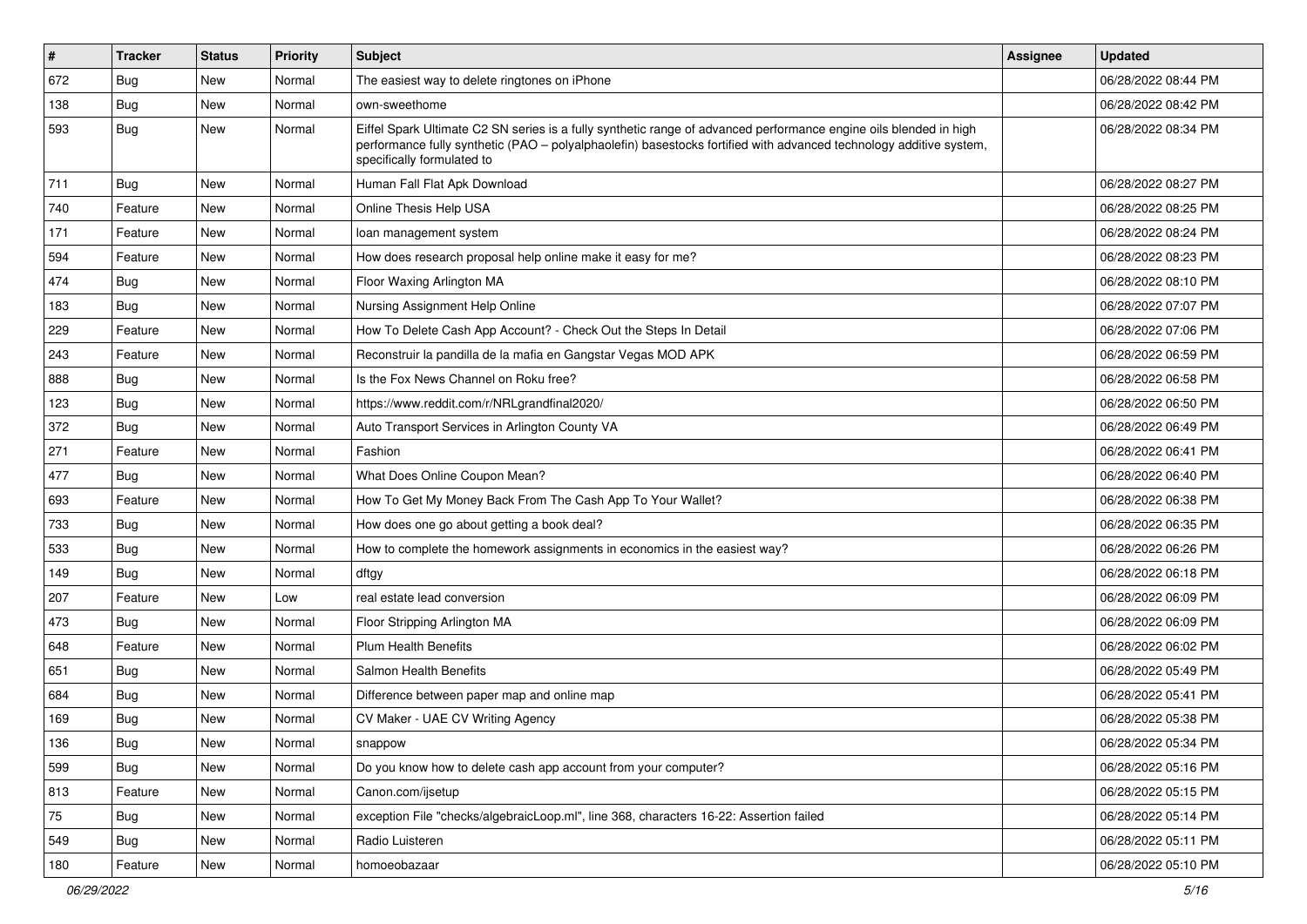| $\sharp$ | <b>Tracker</b> | <b>Status</b> | <b>Priority</b> | Subject                                                               | <b>Assignee</b> | <b>Updated</b>      |
|----------|----------------|---------------|-----------------|-----------------------------------------------------------------------|-----------------|---------------------|
| 508      | <b>Bug</b>     | New           | Normal          | hire a professional dissertation help                                 |                 | 06/28/2022 04:58 PM |
| 643      | <b>Bug</b>     | New           | Normal          | Oreo TV Apk Download                                                  |                 | 06/28/2022 04:57 PM |
| 164      | Bug            | New           | Normal          | dfgbd                                                                 |                 | 06/28/2022 04:56 PM |
| 159      | <b>Bug</b>     | New           | Normal          | xfguih njgkh                                                          |                 | 06/28/2022 04:45 PM |
| 726      | Bug            | New           | Normal          | Mobile Application Development Services                               |                 | 06/28/2022 04:44 PM |
| 697      | <b>Bug</b>     | New           | Normal          | How to Descargar Pura TV For Android                                  |                 | 06/28/2022 04:43 PM |
| 186      | Feature        | New           | Normal          | homoeobazaar                                                          |                 | 06/28/2022 04:29 PM |
| 664      | Bug            | New           | Normal          | Tea TV Apk Download - The Best Way to Watch Movies Offline            |                 | 06/28/2022 04:09 PM |
| 1115     | <b>Bug</b>     | New           | Normal          | How to access your saved favorite Tiktok                              |                 | 06/28/2022 03:59 PM |
| 496      | <b>Bug</b>     | New           | Normal          | What is Live NetTV?                                                   |                 | 06/28/2022 03:58 PM |
| 769      | <b>Bug</b>     | New           | Normal          | check my cash app                                                     |                 | 06/28/2022 03:29 PM |
| 816      | Bug            | New           | Normal          | Play Scribble io fun with everyone                                    |                 | 06/28/2022 03:20 PM |
| 312      | <b>Bug</b>     | New           | Normal          | Stain Protection Services in Virginia Beach VA                        |                 | 06/28/2022 02:57 PM |
| 240      | Feature        | New           | Normal          | Juego interesante de Dragon Ball Legends MOD APK                      |                 | 06/28/2022 02:55 PM |
| 980      | Bug            | <b>New</b>    | Normal          | Free Gas Cards for the Unemployed                                     |                 | 06/28/2022 02:54 PM |
| 214      | Feature        | New           | Normal          | Five Christmas Apps For Apple Users                                   |                 | 06/28/2022 02:49 PM |
| 645      | <b>Bug</b>     | New           | Normal          | thong tin chinh xac nhat hom nay                                      |                 | 06/28/2022 02:48 PM |
| 647      | Feature        | New           | Normal          | <b>Cranberry Health Benefits</b>                                      |                 | 06/28/2022 02:47 PM |
| 553      | Bug            | New           | Normal          | Cinema HD APK - Free Movie Enjoyment App on Android                   |                 | 06/28/2022 02:34 PM |
| 1077     | Bug            | New           | Normal          | Les excellentes façons d'utiliser ces images                          |                 | 06/28/2022 02:33 PM |
| 194      | <b>Bug</b>     | New           | Normal          | lace closure wigs                                                     |                 | 06/28/2022 02:29 PM |
| 776      | <b>Bug</b>     | New           | Normal          | Wibargain                                                             |                 | 06/28/2022 01:57 PM |
| 576      | Bug            | New           | Normal          | So laden Sie ein Instagram-Bild herunter                              |                 | 06/28/2022 01:51 PM |
| 605      | Feature        | New           | Normal          | What will the future of logo design be like?                          |                 | 06/28/2022 01:31 PM |
| 969      | Bug            | New           | Normal          | Watch NCAA Football Live Match Free                                   |                 | 06/28/2022 01:31 PM |
| 280      | <b>Bug</b>     | New           | Normal          | Pacific Web Design                                                    |                 | 06/28/2022 01:25 PM |
| 315      | <b>Bug</b>     | New           | Normal          | Dissertation help UK                                                  |                 | 06/28/2022 01:20 PM |
| 729      | Bug            | New           | Normal          | Canon IJ Network Tool                                                 |                 | 06/28/2022 01:10 PM |
| 545      | Feature        | New           | Normal          | Best Canvas Print Company                                             |                 | 06/28/2022 01:08 PM |
| 460      | <b>Bug</b>     | New           | Normal          | Floor Cleaning Medford MA                                             |                 | 06/28/2022 01:07 PM |
| 201      | Bug            | New           | Normal          | closure wig                                                           |                 | 06/28/2022 12:58 PM |
| 574      | <b>Bug</b>     | New           | Normal          | How to fix the Epson printer offline issue due to a wired connection? |                 | 06/28/2022 12:52 PM |
| 784      | <b>Bug</b>     | New           | Normal          | How To Add Money On Cash App Card And Check The Funds?                |                 | 06/28/2022 12:36 PM |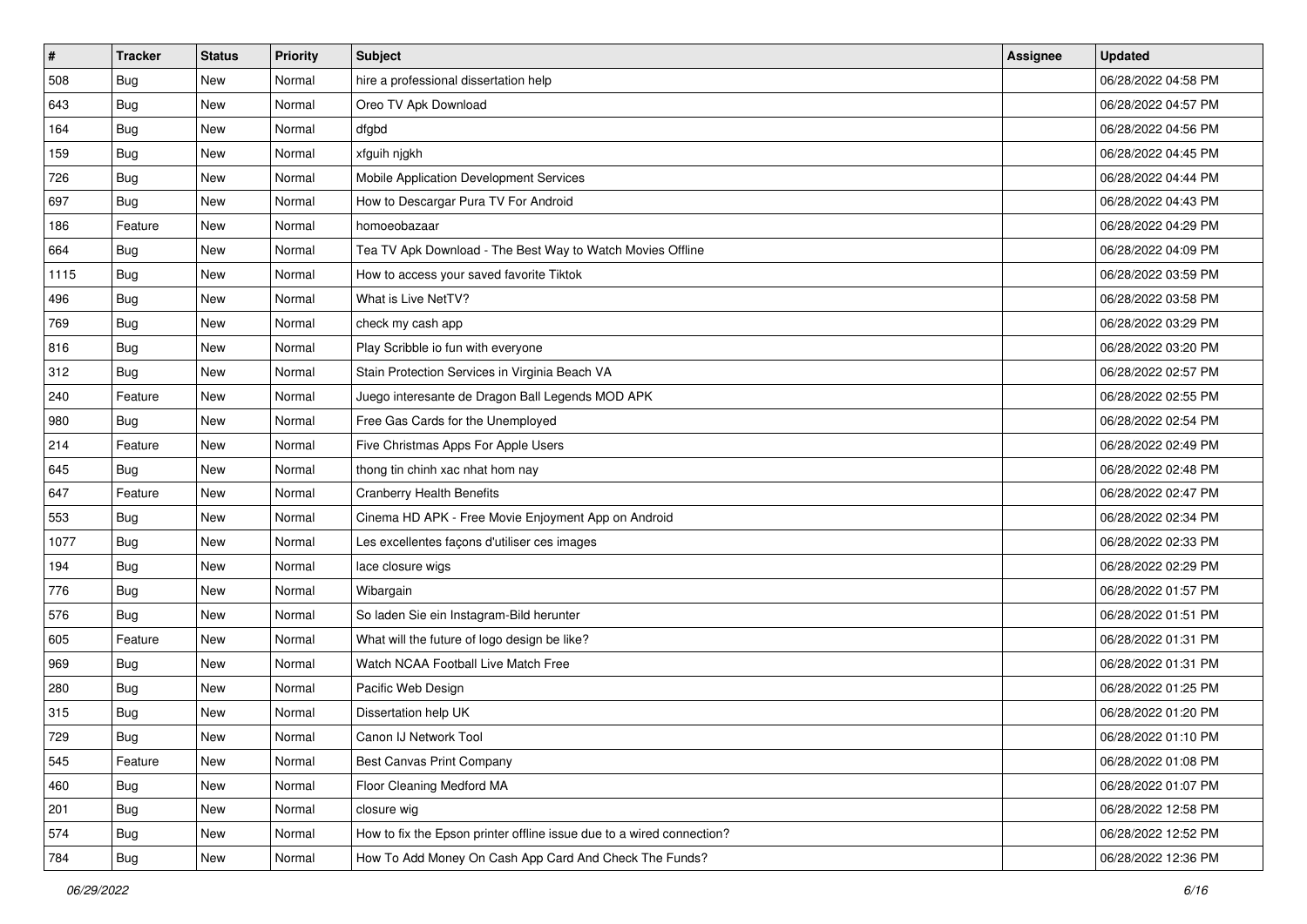| $\sharp$ | <b>Tracker</b> | <b>Status</b> | <b>Priority</b> | Subject                                                                                                 | <b>Assignee</b> | <b>Updated</b>      |
|----------|----------------|---------------|-----------------|---------------------------------------------------------------------------------------------------------|-----------------|---------------------|
| 670      | <b>Bug</b>     | New           | Normal          | JTWhatsApp Apk - The New and Improved WhatsApp                                                          |                 | 06/28/2022 12:32 PM |
| 773      | <b>Bug</b>     | New           | Normal          | Spades - Play online free                                                                               |                 | 06/28/2022 12:26 PM |
| 471      | Bug            | New           | Normal          | Residential Floor Cleaning Westchester MA                                                               |                 | 06/28/2022 12:23 PM |
| 828      | <b>Bug</b>     | New           | Normal          | Nursery management                                                                                      |                 | 06/28/2022 12:10 PM |
| 206      | Bug            | New           | Low             | <b>Cheap Electric Bikes</b>                                                                             |                 | 06/28/2022 12:08 PM |
| 743      | <b>Bug</b>     | New           | Normal          | They promote 'pixel art' contests and a 'game jam' related to the work and figure of Carlos Casares     |                 | 06/28/2022 12:04 PM |
| 690      | Bug            | New           | Normal          | campervan hire                                                                                          |                 | 06/28/2022 11:55 AM |
| 781      | <b>Bug</b>     | New           | Normal          | Free Whatsapp Group to Join                                                                             |                 | 06/28/2022 11:48 AM |
| 464      | <b>Bug</b>     | New           | Normal          | Upholstery Cleaning Westchester MA                                                                      |                 | 06/28/2022 11:39 AM |
| 785      | Bug            | <b>New</b>    | Normal          | How To Get Money Off Cash App Without Card Or With A Card?                                              |                 | 06/28/2022 11:35 AM |
| 1116     | <b>Bug</b>     | New           | Normal          | ipTV smarts pro                                                                                         |                 | 06/28/2022 11:34 AM |
| 174      | Feature        | New           | Normal          | Digital Marketing Philadelphia                                                                          |                 | 06/28/2022 11:34 AM |
| 321      | Bug            | New           | Normal          | Tile & Grout Cleaning Services in Virginia Beach VA                                                     |                 | 06/28/2022 11:31 AM |
| 627      | <b>Bug</b>     | New           | Normal          | <b>HELO</b>                                                                                             |                 | 06/28/2022 11:28 AM |
| 981      | <b>Bug</b>     | <b>New</b>    | Normal          | VidMate Mod APK                                                                                         |                 | 06/28/2022 11:24 AM |
| 1114     | <b>Bug</b>     | New           | Normal          | To control the car, all you must do is click to go left or right and release the button to go straight. |                 | 06/28/2022 11:16 AM |
| 794      | Feature        | New           | Normal          | Safe place to buy fifa coins                                                                            |                 | 06/28/2022 11:15 AM |
| 810      | Feature        | New           | Normal          | how to remove viruses from a phone                                                                      |                 | 06/28/2022 11:13 AM |
| 637      | Feature        | New           | Normal          | Why do the Outlook rules not work in my account?                                                        |                 | 06/28/2022 11:12 AM |
| 129      | Bug            | <b>New</b>    | Normal          | xcvgbgh                                                                                                 |                 | 06/28/2022 11:10 AM |
| 820      | <b>Bug</b>     | New           | Normal          | Metal Slug Apk para Android                                                                             |                 | 06/28/2022 11:01 AM |
| 170      | Feature        | New           | Normal          | top mba colleges in bangalore                                                                           |                 | 06/28/2022 10:55 AM |
| 182      | <b>Bug</b>     | New           | Normal          | <b>Healthcare Custom Writing Services</b>                                                               |                 | 06/28/2022 10:53 AM |
| 611      | Feature        | New           | Normal          | Buy All Modafinil & Armodafinil Tablets @Buy Modafinil US                                               |                 | 06/28/2022 10:53 AM |
| 151      | Feature        | New           | Normal          | Law Essay Writing Service - Assignments Planet                                                          |                 | 06/28/2022 10:50 AM |
| 1129     | <b>Bug</b>     | New           | Normal          | how to enable direct deposit on cash app?                                                               |                 | 06/28/2022 10:44 AM |
| 469      | <b>Bug</b>     | New           | Normal          | Germs Removal Westchester MA                                                                            |                 | 06/28/2022 10:40 AM |
| 1018     | i Bug          | New           | Normal          | So erhalten Sie ein kostenloses Hörbuch                                                                 |                 | 06/28/2022 10:39 AM |
| 678      | <b>Bug</b>     | New           | Normal          | How to be a winner in buidnow gg                                                                        |                 | 06/28/2022 10:22 AM |
| 654      | Feature        | New           | Normal          | Peach Health Benefits                                                                                   |                 | 06/28/2022 10:03 AM |
| 666      | <b>Bug</b>     | New           | Normal          | 470+ pages à colorier de Noël                                                                           |                 | 06/28/2022 10:02 AM |
| 809      | <b>Bug</b>     | New           | Normal          | Smash Karts - immerse yourself in the exciting race                                                     |                 | 06/28/2022 09:57 AM |
| 632      | <b>Bug</b>     | New           | Normal          | CheapestMedsShop   100% Safe Medicines Online in UK & AUS.                                              |                 | 06/28/2022 09:52 AM |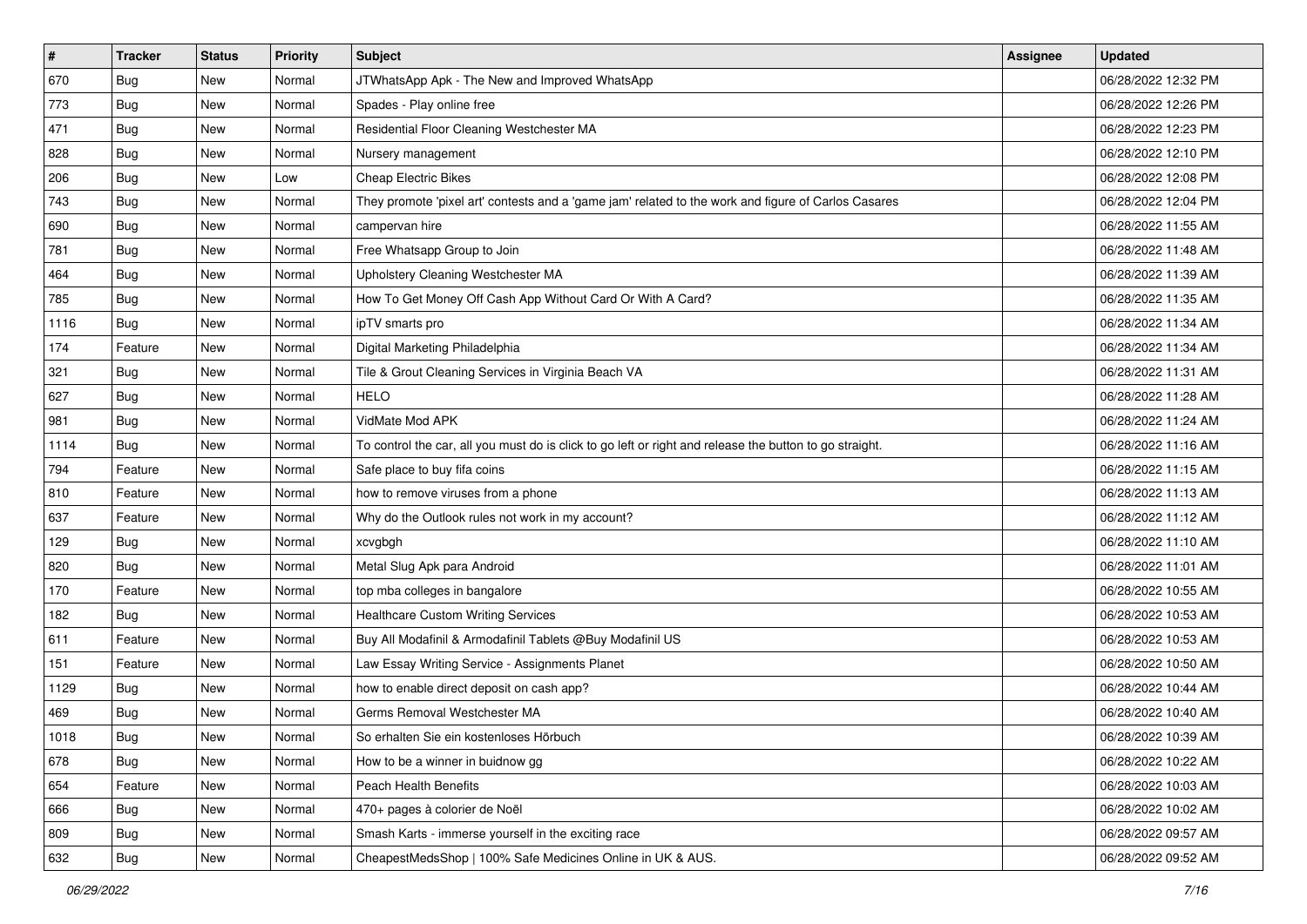| $\vert$ # | <b>Tracker</b> | <b>Status</b> | <b>Priority</b> | Subject                                                                                                      | <b>Assignee</b> | <b>Updated</b>      |
|-----------|----------------|---------------|-----------------|--------------------------------------------------------------------------------------------------------------|-----------------|---------------------|
| 128       | <b>Bug</b>     | New           | Normal          | dfgbd                                                                                                        |                 | 06/28/2022 09:48 AM |
| 997       | <b>Bug</b>     | New           | Normal          | 123.hp.com/laserjet                                                                                          |                 | 06/28/2022 09:48 AM |
| 565       | Bug            | New           | Normal          | How To Install RepelisPlus On Your Android Phone?                                                            |                 | 06/28/2022 09:46 AM |
| 610       | Feature        | New           | Normal          | CheapestMedsShop 100% Safe Medicines Online in USA UK & AUS.                                                 |                 | 06/28/2022 09:42 AM |
| 817       | <b>Bug</b>     | New           | Normal          | Pacman 30th Anniversary                                                                                      |                 | 06/28/2022 09:20 AM |
| 210       | <b>Bug</b>     | New           | Normal          | Issue with check symbol in Cash App? Dial assist number with calling Cash App customer service phone number. |                 | 06/28/2022 09:09 AM |
| 766       | Bug            | New           | Normal          | Pobreflix Mod APK Review                                                                                     |                 | 06/28/2022 08:56 AM |
| 800       | <b>Bug</b>     | New           | Normal          | Who Is an ETL Engineer                                                                                       |                 | 06/28/2022 08:48 AM |
| 168       | <b>Bug</b>     | New           | Normal          | UFC 256 Live Stream Online                                                                                   |                 | 06/28/2022 08:44 AM |
| 821       | Bug            | New           | Normal          | Nicoo - A Review of the Popular Battle Royale Game                                                           |                 | 06/28/2022 08:30 AM |
| 548       | <b>Bug</b>     | New           | Normal          | Web N Logo Design                                                                                            |                 | 06/28/2022 08:24 AM |
| 284       | <b>Bug</b>     | New           | Normal          | All About Cash App Transfer Fail Problems                                                                    |                 | 06/28/2022 08:24 AM |
| 701       | <b>Bug</b>     | New           | Normal          | Why Law Essay Helper UK is Necessary?                                                                        |                 | 06/28/2022 08:12 AM |
| 649       | Feature        | New           | Normal          | Pear Health Benefits                                                                                         |                 | 06/28/2022 08:04 AM |
| 247       | <b>Bug</b>     | New           | Normal          | best 4 Channel Amp                                                                                           |                 | 06/28/2022 07:58 AM |
| 1099      | Feature        | New           | Normal          | Whatsapp Plus - A New Way Of Communicating                                                                   |                 | 06/28/2022 07:57 AM |
| 608       | Feature        | New           | Normal          | How To Do Hotmail Password Reset Without Phone Number?                                                       |                 | 06/28/2022 07:39 AM |
| 589       | <b>Bug</b>     | New           | Normal          | How can I get the cash app phone number of customer support?                                                 |                 | 06/28/2022 07:11 AM |
| 734       | <b>Bug</b>     | New           | Normal          | DR. STRANGE: Multiverse of Scheduling Madness!                                                               |                 | 06/28/2022 07:07 AM |
| 705       | <b>Bug</b>     | New           | Normal          | wuxiaworld                                                                                                   |                 | 06/28/2022 06:56 AM |
| 345       | <b>Bug</b>     | New           | Normal          | Stain Protection Services in Chesapeake VA                                                                   |                 | 06/28/2022 06:52 AM |
| 475       | <b>Bug</b>     | New           | Normal          | Floor Cleaning Arlington MA                                                                                  |                 | 06/28/2022 06:51 AM |
| 563       | Bug            | <b>New</b>    | Normal          | Understanding the Difference Between Free and Paid Mod Apks                                                  |                 | 06/28/2022 06:51 AM |
| 621       | <b>Bug</b>     | New           | Normal          | Buy All Modafinil & Armodafinil Tablets @Buy Modafinil US                                                    |                 | 06/28/2022 06:49 AM |
| 623       | <b>Bug</b>     | New           | Normal          | Listen to online radio stations for mobile phones                                                            |                 | 06/28/2022 06:33 AM |
| 640       | <b>Bug</b>     | New           | Normal          | play game with me                                                                                            |                 | 06/28/2022 06:33 AM |
| 973       | Feature        | New           | Normal          | Free NFL Streaming Sites                                                                                     |                 | 06/28/2022 06:27 AM |
| 537       | Bug            | New           | Normal          | Get tech assistance with customer support on ATT Yahoo email login issue.                                    |                 | 06/28/2022 06:20 AM |
| 811       | Bug            | New           | Normal          | Canon IJ Network Tool                                                                                        |                 | 06/28/2022 06:12 AM |
| 629       | <b>Bug</b>     | New           | Normal          | How Can I Load Cash App Card at Walmart straight away?                                                       |                 | 06/28/2022 06:07 AM |
| 753       | <b>Bug</b>     | New           | Normal          | onlineessaygrader                                                                                            |                 | 06/28/2022 05:55 AM |
| 145       | <b>Bug</b>     | New           | Normal          | abdulbaissagar                                                                                               |                 | 06/28/2022 05:41 AM |
| 622       | <b>Bug</b>     | New           | Normal          | CheapestMedsShop   100% Safe Medicines Online in UK & AUS.                                                   |                 | 06/28/2022 05:22 AM |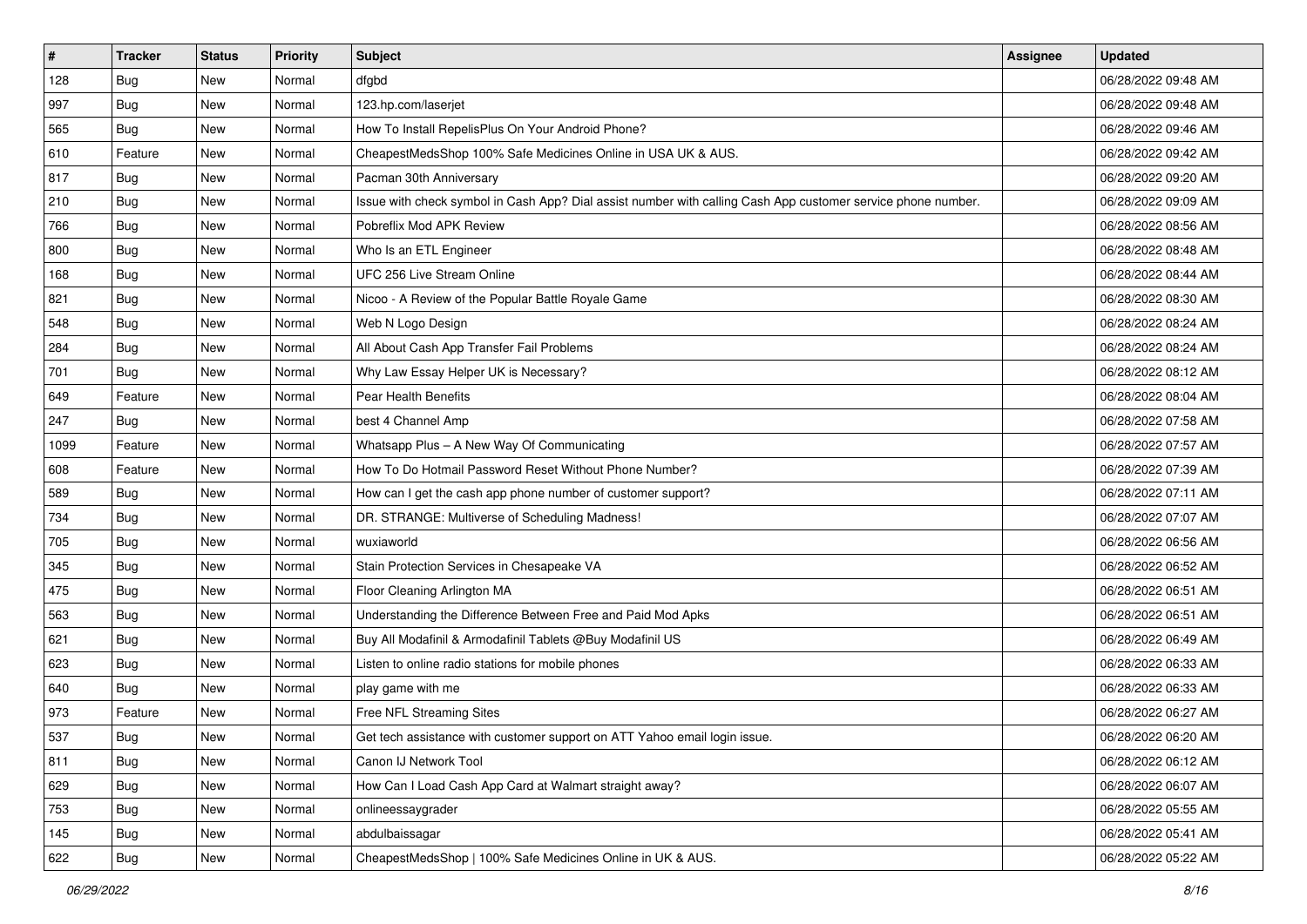| $\sharp$ | <b>Tracker</b> | <b>Status</b> | <b>Priority</b> | Subject                                                                          | Assignee | <b>Updated</b>      |
|----------|----------------|---------------|-----------------|----------------------------------------------------------------------------------|----------|---------------------|
| 744      | <b>Bug</b>     | New           | Normal          | <b>Pixel Survive</b>                                                             |          | 06/28/2022 05:13 AM |
| 555      | Bug            | <b>New</b>    | Normal          | web design development in hyderabad                                              |          | 06/28/2022 05:01 AM |
| 702      | Bug            | New           | Normal          | Avail Chime Customer Service to know How To Get Chime Bank Statement             |          | 06/28/2022 04:58 AM |
| 822      | <b>Bug</b>     | <b>New</b>    | Normal          | Dowload Your Boyfriend Game                                                      |          | 06/28/2022 04:56 AM |
| 237      | Feature        | New           | Normal          | HP Printer Assistant Software   Download & Install HP Assistant                  |          | 06/28/2022 04:50 AM |
| 522      | Feature        | New           | Normal          | Can You Check App Limits, If Cash app won't let me send money?                   |          | 06/28/2022 04:46 AM |
| 230      | Bug            | New           | Normal          | Add Money To Cash App Card - Auto Cash Apps                                      |          | 06/28/2022 04:43 AM |
| 620      | <b>Bug</b>     | New           | Normal          | Viagra Meds: Fastest & Quick Delivery On Your Doorstep - USA                     |          | 06/28/2022 04:33 AM |
| 965      | <b>Bug</b>     | New           | Normal          | Go with cash app customer service to know where I can load my cash app card      |          | 06/28/2022 04:30 AM |
| 604      | Bug            | New           | Normal          | Idle Game Online                                                                 |          | 06/28/2022 04:30 AM |
| 257      | <b>Bug</b>     | New           | Normal          | Best latte machines                                                              |          | 06/28/2022 04:26 AM |
| 788      | Bug            | New           | Normal          | Intro Maker Mod APK                                                              |          | 06/28/2022 04:21 AM |
| 470      | Bug            | New           | Normal          | Commercial Floor Cleaning Westchester MA                                         |          | 06/28/2022 04:16 AM |
| 461      | <b>Bug</b>     | New           | Normal          | Germs Removal Medford MA                                                         |          | 06/28/2022 04:15 AM |
| 567      | <b>Bug</b>     | <b>New</b>    | Normal          | Singapore assignment help                                                        |          | 06/28/2022 04:12 AM |
| 708      | <b>Bug</b>     | New           | Normal          | Efficient ways to proceed with the cash app dispute process?                     |          | 06/28/2022 04:03 AM |
| 764      | <b>Bug</b>     | New           | Normal          | What is available to see what I can watch HBO Max?                               |          | 06/28/2022 03:59 AM |
| 577      | Bug            | <b>New</b>    | Normal          | Follow these easy steps to make Admiral Casino Login                             |          | 06/28/2022 03:52 AM |
| 279      | <b>Bug</b>     | New           | High            | What is an essential feature of an internal communications app?                  |          | 06/28/2022 03:52 AM |
| 603      | Bug            | <b>New</b>    | Normal          | Premiere gratuito da lista de IPTV                                               |          | 06/28/2022 03:48 AM |
| 1105     | <b>Bug</b>     | New           | High            | What is Mahjong online?                                                          |          | 06/28/2022 03:47 AM |
| 466      | <b>Bug</b>     | New           | Normal          | Floor Stripping Westchester MA                                                   |          | 06/28/2022 03:45 AM |
| 193      | Bug            | <b>New</b>    | Normal          | 18% Discount on Homeopathic medicines                                            |          | 06/28/2022 03:38 AM |
| 581      | <b>Bug</b>     | New           | Normal          | E-Learning Course Help                                                           |          | 06/28/2022 03:36 AM |
| 597      | <b>Bug</b>     | New           | Normal          | Universo s / f Download                                                          |          | 06/28/2022 03:36 AM |
| 617      | <b>Bug</b>     | New           | Normal          | Buy Vidalista Tablets (Tadalafil) at [\$25 OFF + Free Shipping] Vidalistatablets |          | 06/28/2022 03:33 AM |
| 983      | <b>Bug</b>     | New           | Normal          | Finding issue in tekken 3 game?                                                  |          | 06/28/2022 03:26 AM |
| 551      | <b>Bug</b>     | New           | Normal          | Why Do Students Need Online Best Dissertation Writing Services?                  |          | 06/28/2022 03:03 AM |
| 652      | <b>Bug</b>     | New           | Normal          | Sesame Health Benefits                                                           |          | 06/28/2022 03:01 AM |
| 799      | Bug            | New           | Normal          | Who Is an ETL Engineer                                                           |          | 06/28/2022 02:51 AM |
| 712      | Bug            | New           | Normal          | Tips and Tricks                                                                  |          | 06/28/2022 02:40 AM |
| 142      | Feature        | New           | Normal          | About ashimary hair                                                              |          | 06/28/2022 02:31 AM |
| 616      | <b>Bug</b>     | New           | Normal          | Buy Anavar Tablets   Anavar For Sale in USA, UK & Australia                      |          | 06/28/2022 02:12 AM |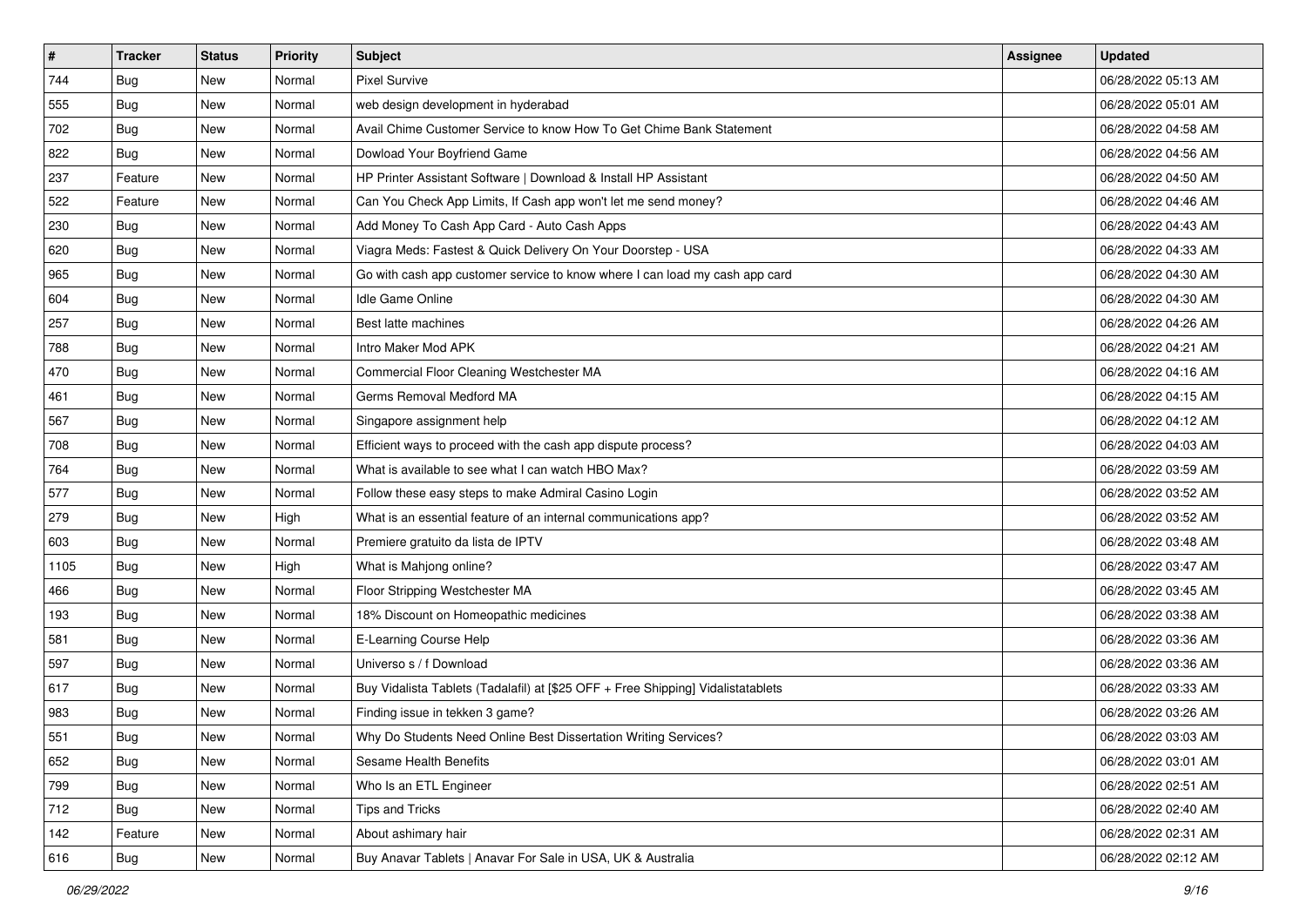| #   | <b>Tracker</b> | <b>Status</b> | <b>Priority</b> | Subject                                                                      | <b>Assignee</b> | <b>Updated</b>      |
|-----|----------------|---------------|-----------------|------------------------------------------------------------------------------|-----------------|---------------------|
| 802 | <b>Bug</b>     | New           | Normal          | Who Is an ETL Engineer                                                       |                 | 06/28/2022 02:03 AM |
| 658 | Bug            | New           | Normal          | Watermelon Nutrition Facts And Health Benefits                               |                 | 06/28/2022 01:57 AM |
| 483 | <b>Bug</b>     | New           | Normal          | UK best essay writing service                                                |                 | 06/28/2022 01:35 AM |
| 253 | <b>Bug</b>     | New           | Normal          | Florence Lawrence                                                            |                 | 06/28/2022 01:31 AM |
| 999 | <b>Bug</b>     | <b>New</b>    | Normal          | Is there a way to find Google Feud answers?                                  |                 | 06/28/2022 01:27 AM |
| 767 | <b>Bug</b>     | New           | Normal          | apkmod                                                                       |                 | 06/28/2022 01:24 AM |
| 242 | Feature        | New           | Normal          | Descripción de Torque Pro MOD APK para Android                               |                 | 06/28/2022 01:14 AM |
| 573 | <b>Bug</b>     | New           | Normal          | Experimente lo mejor en la aplicación Apk de juegos gratis                   |                 | 06/28/2022 12:55 AM |
| 348 | <b>Bug</b>     | New           | Normal          | Mold Removal Services in Chesapeake VA                                       |                 | 06/28/2022 12:53 AM |
| 132 | Bug            | New           | Normal          | concrete-everything                                                          |                 | 06/28/2022 12:47 AM |
| 200 | Bug            | New           | Normal          | uiopi[o                                                                      |                 | 06/28/2022 12:33 AM |
| 516 | Bug            | New           | Normal          | Does Cash App Help To Get Cash App Refund Without Any Interruption?          |                 | 06/28/2022 12:20 AM |
| 628 | Bug            | New           | Normal          | CV reviewing services!                                                       |                 | 06/28/2022 12:17 AM |
| 114 | <b>Bug</b>     | New           | Normal          | Medical Research Writing Services                                            |                 | 06/28/2022 12:06 AM |
| 140 | <b>Bug</b>     | New           | Normal          | sugarbalanceusa                                                              |                 | 06/28/2022 12:05 AM |
| 782 | Bug            | New           | Normal          | Comment faire une sonnerie téléphonique                                      |                 | 06/27/2022 11:56 PM |
| 714 | <b>Bug</b>     | New           | Normal          | Cuevana 3 Premium - Enjoy Your Favorite Movies and TV Shows on Your Smart TV |                 | 06/27/2022 11:43 PM |
| 717 | <b>Bug</b>     | New           | Normal          | Disney Plus Apk - Watch Movies and TV Shows on Your Device                   |                 | 06/27/2022 11:38 PM |
| 607 | <b>Bug</b>     | New           | Normal          | Vex 5                                                                        |                 | 06/27/2022 11:24 PM |
| 665 | Feature        | New           | Normal          | Look for a dedicated help with finance assignment                            |                 | 06/27/2022 11:10 PM |
| 595 | <b>Bug</b>     | New           | Normal          | RFM Online - une révolution dans la gestion de l'identité numérique          |                 | 06/27/2022 11:06 PM |
| 116 | <b>Bug</b>     | New           | Normal          | aertaeyg                                                                     |                 | 06/27/2022 11:06 PM |
| 481 | Bug            | <b>New</b>    | Normal          | Nur Online Shop                                                              |                 | 06/27/2022 11:05 PM |
| 772 | <b>Bug</b>     | New           | Normal          | united airlines baggage policy                                               |                 | 06/27/2022 10:53 PM |
| 830 | <b>Bug</b>     | New           | Normal          | Poppy Playtime APK                                                           |                 | 06/27/2022 10:31 PM |
| 592 | Bug            | New           | Normal          | Deezer Premium APK - Baixe músicas de qualquer lugar do mundo de graça       |                 | 06/27/2022 10:23 PM |
| 737 | <b>Bug</b>     | New           | Normal          | How Do I Talk To A Live Person At Facebook If Anything Is Doubtful?          |                 | 06/27/2022 09:59 PM |
| 762 | <b>Bug</b>     | New           | Normal          | How To Add Money To A Cash App Card If Struggling With Low Amount?           |                 | 06/27/2022 09:58 PM |
| 600 | <b>Bug</b>     | New           | Normal          | Play Store Pro                                                               |                 | 06/27/2022 09:43 PM |
| 561 | <b>Bug</b>     | New           | Normal          | Enjoy the Full YouTube Premium Experience With YouTube Premium Membership    |                 | 06/27/2022 09:33 PM |
| 948 | <b>Bug</b>     | New           | Normal          | Canon IJ Network Tool                                                        |                 | 06/27/2022 09:30 PM |
| 215 | Bug            | New           | Normal          | How For Top Level Cell Phone For You                                         |                 | 06/27/2022 09:19 PM |
| 554 | <b>Bug</b>     | New           | Normal          | XvideoStudio Video Editor APK Free Download on TechToDown                    |                 | 06/27/2022 08:59 PM |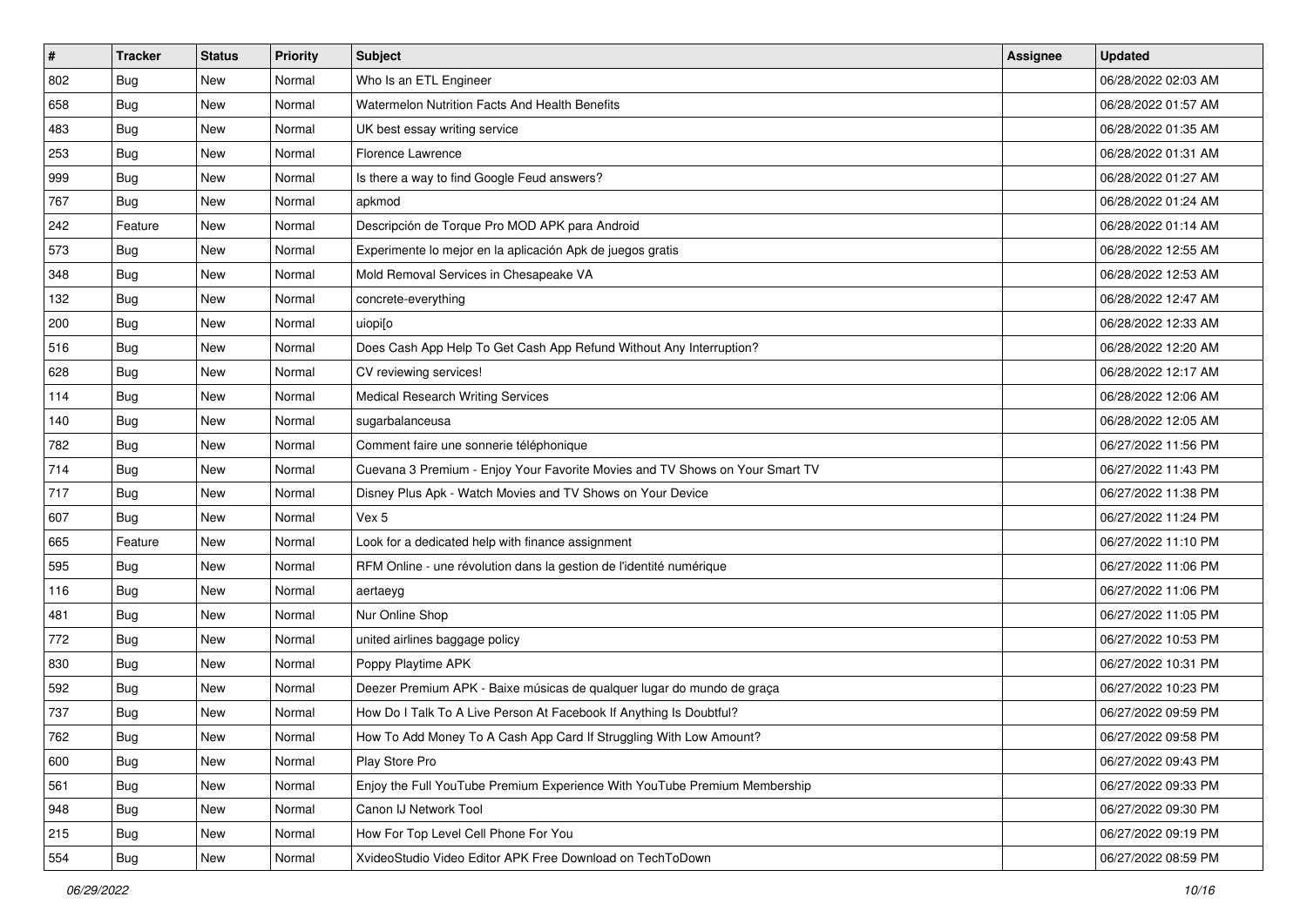| $\vert$ # | <b>Tracker</b> | <b>Status</b> | Priority | Subject                                                                                  | <b>Assignee</b> | <b>Updated</b>      |
|-----------|----------------|---------------|----------|------------------------------------------------------------------------------------------|-----------------|---------------------|
| 783       | <b>Bug</b>     | New           | Normal   | How Do I Determine The Reasons And Solutions To Fix Cash App Transfer Failed?            |                 | 06/27/2022 08:58 PM |
| 568       | Bug            | New           | Normal   | Instale a versão mais recente do YouTube Premium                                         |                 | 06/27/2022 08:56 PM |
| 559       | Bug            | New           | High     | What Are Permission For Applications like Facebook Sending MMS?                          |                 | 06/27/2022 08:34 PM |
| 557       | Feature        | New           | Normal   | <b>Business Law Assignment Help</b>                                                      |                 | 06/27/2022 08:31 PM |
| 971       | <b>Bug</b>     | <b>New</b>    | Normal   | How Do I Check Balance On Cash App Card With Optimum Ease?                               |                 | 06/27/2022 08:16 PM |
| 285       | Bug            | New           | Normal   | Have you ever written an essay?                                                          |                 | 06/27/2022 08:05 PM |
| 951       | <b>Bug</b>     | New           | Normal   | Canon.com/ijsetup                                                                        |                 | 06/27/2022 07:56 PM |
| 774       | Bug            | New           | Normal   | Follow proper initiatives                                                                |                 | 06/27/2022 07:54 PM |
| 512       | <b>Bug</b>     | New           | Normal   | The Importance Of Using Custom Writing Services                                          |                 | 06/27/2022 07:52 PM |
| 502       | Bug            | <b>New</b>    | Normal   | Les instructions pour définir des sonneries pour iPhone sont simples et faciles à suivre |                 | 06/27/2022 07:52 PM |
| 612       | <b>Bug</b>     | New           | Normal   | Luxury Slingshot Rental                                                                  |                 | 06/27/2022 07:36 PM |
| 161       | <b>Bug</b>     | New           | Normal   | dfdrtyuio                                                                                |                 | 06/27/2022 07:21 PM |
| 677       | Bug            | New           | Normal   | Logo Design Services Near Me                                                             |                 | 06/27/2022 07:18 PM |
| 661       | <b>Bug</b>     | New           | Normal   | Turbo VPN MOD APK Download                                                               |                 | 06/27/2022 07:18 PM |
| 586       | Bug            | New           | Normal   | Best Modifications For Your Mobile Phone                                                 |                 | 06/27/2022 07:15 PM |
| 987       | Bug            | New           | Normal   | <b>Medicinal Mushrooms</b>                                                               |                 | 06/27/2022 07:13 PM |
| 542       | <b>Bug</b>     | New           | Normal   | Web N Logo Design                                                                        |                 | 06/27/2022 07:02 PM |
| 217       | <b>Bug</b>     | New           | Normal   | How this service matter most?                                                            |                 | 06/27/2022 06:48 PM |
| 352       | <b>Bug</b>     | New           | Normal   | Tile & Grout Cleaning Services in Chesapeake VA                                          |                 | 06/27/2022 06:39 PM |
| 659       | Bug            | New           | Normal   | Olive Oil Properties And Health Benefits                                                 |                 | 06/27/2022 06:34 PM |
| 202       | Bug            | New           | Normal   | blonde wig                                                                               |                 | 06/27/2022 06:27 PM |
| 618       | <b>Bug</b>     | New           | Normal   | Buy Steroids Online with OurMedicnes.com   Best Quality Steroids                         |                 | 06/27/2022 06:17 PM |
| 739       | <b>Bug</b>     | <b>New</b>    | Normal   | law dissertation help                                                                    |                 | 06/27/2022 06:12 PM |
| 150       | <b>Bug</b>     | New           | Normal   | dfgh                                                                                     |                 | 06/27/2022 05:59 PM |
| 756       | Feature        | New           | Normal   | Your one-stop destination for the thesis writing service                                 |                 | 06/27/2022 05:46 PM |
| 587       | Bug            | New           | Normal   | Why Picsart Pro Offers Great Features                                                    |                 | 06/27/2022 05:28 PM |
| 682       | <b>Bug</b>     | New           | Normal   | Does Facebook customer service live chat allow to speak with someone?                    |                 | 06/27/2022 05:19 PM |
| 787       | <b>Bug</b>     | New           | Normal   | Assured Assignment Help                                                                  |                 | 06/27/2022 05:19 PM |
| 673       | <b>Bug</b>     | New           | Normal   | Learn the basics of pixel art - Clear grid                                               |                 | 06/27/2022 05:06 PM |
| 540       | <b>Bug</b>     | New           | Normal   | Why Haven't I Received My Cash App Card? Can I get t the reasons behind it               |                 | 06/27/2022 04:54 PM |
| 583       | <b>Bug</b>     | New           | High     | Need the Cash app customer service phone number?                                         |                 | 06/27/2022 04:49 PM |
| 558       | Feature        | New           | Normal   | <b>Stunning Classic Sofas</b>                                                            |                 | 06/27/2022 04:44 PM |
| 479       | <b>Bug</b>     | New           | Normal   | Limousine Service Bellevue WA                                                            |                 | 06/27/2022 04:37 PM |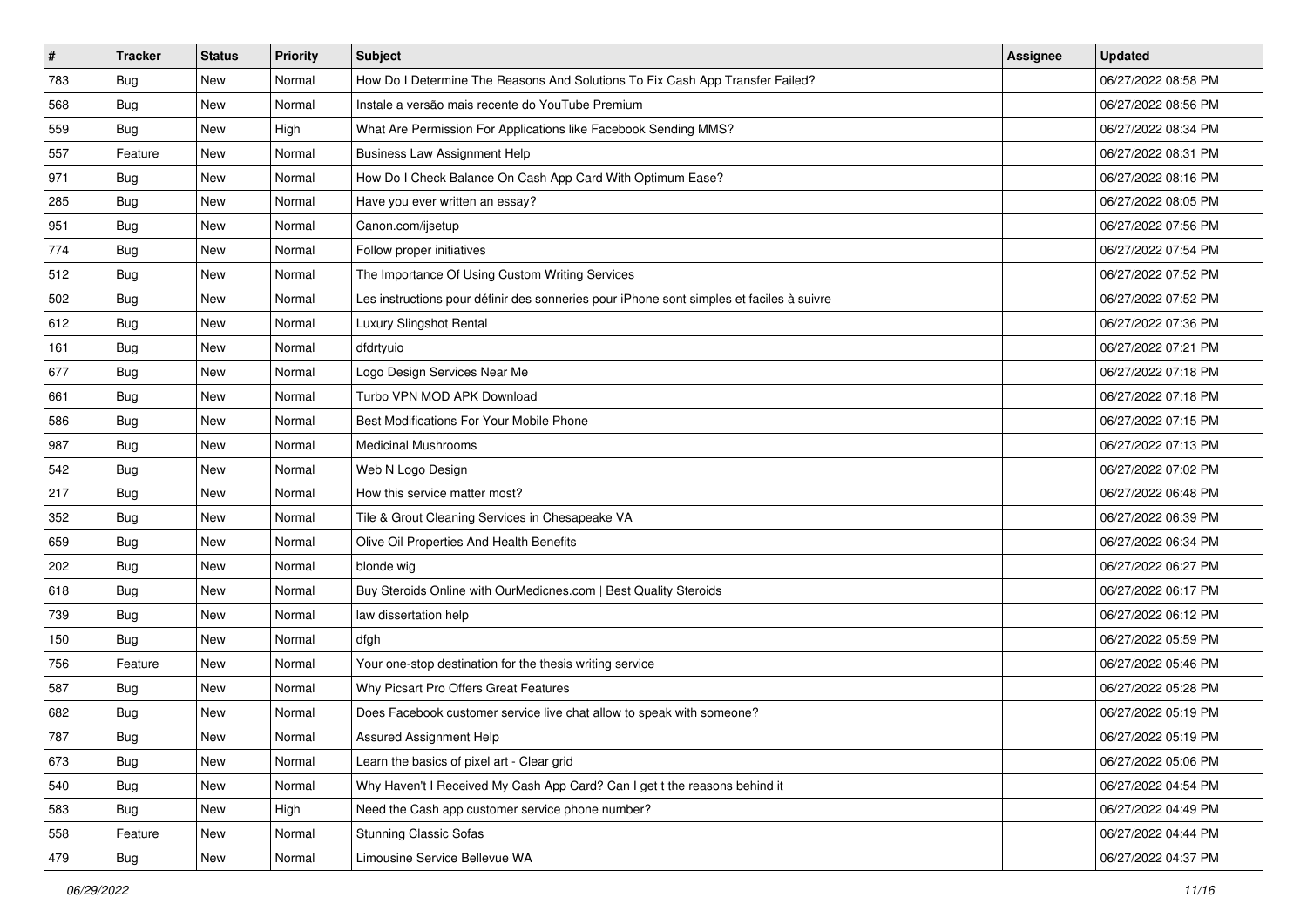| #    | <b>Tracker</b> | <b>Status</b> | <b>Priority</b> | Subject                                                                                | <b>Assignee</b> | <b>Updated</b>      |
|------|----------------|---------------|-----------------|----------------------------------------------------------------------------------------|-----------------|---------------------|
| 763  | <b>Bug</b>     | New           | High            | How to Make a Ringtone on Your iPhone                                                  |                 | 06/27/2022 04:16 PM |
| 760  | <b>Bug</b>     | New           | Normal          | apkmod                                                                                 |                 | 06/27/2022 04:13 PM |
| 738  | <b>Bug</b>     | New           | Normal          | How Much Amount Do I Get Using The Referral Code For Cash App?                         |                 | 06/27/2022 03:58 PM |
| 953  | <b>Bug</b>     | New           | Normal          | Manga Dogs - Read Your Favorite Comics on Your Smartphone                              |                 | 06/27/2022 03:53 PM |
| 272  | Feature        | New           | Normal          | Fashion                                                                                |                 | 06/27/2022 03:53 PM |
| 686  | Bug            | New           | Normal          | Welcome To The Most Demandable Mahipalpur Escorts Agency                               |                 | 06/27/2022 03:45 PM |
| 662  | <b>Bug</b>     | New           | Normal          | Oreo TV Download - The Easiest Way to Watch Live TV                                    |                 | 06/27/2022 03:14 PM |
| 1119 | <b>Bug</b>     | New           | Normal          | Klondike Solitaire                                                                     |                 | 06/27/2022 03:00 PM |
| 115  | <b>Bug</b>     | New           | Normal          | <b>NFL LIVE STREAM</b>                                                                 |                 | 06/27/2022 02:53 PM |
| 196  | Bug            | New           | Normal          | Homoeobazaar For Homeopathy Medicines                                                  |                 | 06/27/2022 02:18 PM |
| 484  | <b>Bug</b>     | New           | Normal          | UK best essay writing service                                                          |                 | 06/27/2022 02:01 PM |
| 1101 | Bug            | New           | Normal          | How to Delete Cash App History at once?                                                |                 | 06/27/2022 01:33 PM |
| 995  | Feature        | New           | Normal          | "ij.start canon                                                                        |                 | 06/27/2022 01:29 PM |
| 716  | <b>Bug</b>     | New           | Normal          | La celebración de un BabyShower.                                                       |                 | 06/27/2022 12:29 PM |
| 801  | <b>Bug</b>     | New           | Normal          | Who Is an ETL Engineer                                                                 |                 | 06/27/2022 12:25 PM |
| 233  | Bug            | New           | Normal          | Anauthorsway.com: My User Experience                                                   |                 | 06/27/2022 12:02 PM |
| 644  | <b>Bug</b>     | New           | Normal          | <b>TeaTV App Review</b>                                                                |                 | 06/27/2022 11:47 AM |
| 235  | <b>Bug</b>     | New           | Low             | HP Printer Assistant Software   Download & Install HP Assistant                        |                 | 06/27/2022 10:48 AM |
| 1118 | <b>Bug</b>     | New           | Normal          | <b>Gameplay Minecraft</b>                                                              |                 | 06/27/2022 10:33 AM |
| 538  | <b>Bug</b>     | New           | Normal          | Will cash app refund money if scammed quickly?                                         |                 | 06/27/2022 10:25 AM |
| 792  | <b>Bug</b>     | New           | Normal          | What is Google Camera Mod?                                                             |                 | 06/27/2022 10:20 AM |
| 232  | <b>Bug</b>     | New           | Normal          | FM whatsapp messaging app.                                                             |                 | 06/27/2022 10:04 AM |
| 642  | Bug            | New           | Normal          | thong tin thoi tiet ngay hom nay                                                       |                 | 06/27/2022 10:03 AM |
| 590  | <b>Bug</b>     | New           | Normal          | Follow proper initiatives to check my cash app card balance:                           |                 | 06/27/2022 09:57 AM |
| 675  | <b>Bug</b>     | New           | Normal          | What Are Smart Tactics To Fix Cash App Transfer Failed Hurdles?                        |                 | 06/27/2022 09:51 AM |
| 944  | Feature        | New           | Normal          | Canon.com/ijsetup                                                                      |                 | 06/27/2022 09:46 AM |
| 819  | <b>Bug</b>     | New           | Normal          | Metal Slug Apk para Android                                                            |                 | 06/27/2022 09:35 AM |
| 988  | <b>Bug</b>     | New           | Normal          | Medicinal Mushrooms                                                                    |                 | 06/27/2022 09:33 AM |
| 657  | Bug            | New           | Normal          | Coconut Nutrition Facts And Health Benefits                                            |                 | 06/27/2022 08:56 AM |
| 113  | Bug            | New           | Normal          | ufc 254 live                                                                           |                 | 06/27/2022 08:54 AM |
| 959  | <b>Bug</b>     | New           | Normal          | Get connected with cash app team-How to get money off cash app at walmart without card |                 | 06/27/2022 08:52 AM |
| 653  | <b>Bug</b>     | New           | Normal          | Jujube (Jinjoles): Properties And Health Benefits                                      |                 | 06/27/2022 08:47 AM |
| 720  | <b>Bug</b>     | New           | Normal          | How does Cash App Phone Number provide a quick treatment?                              |                 | 06/27/2022 08:02 AM |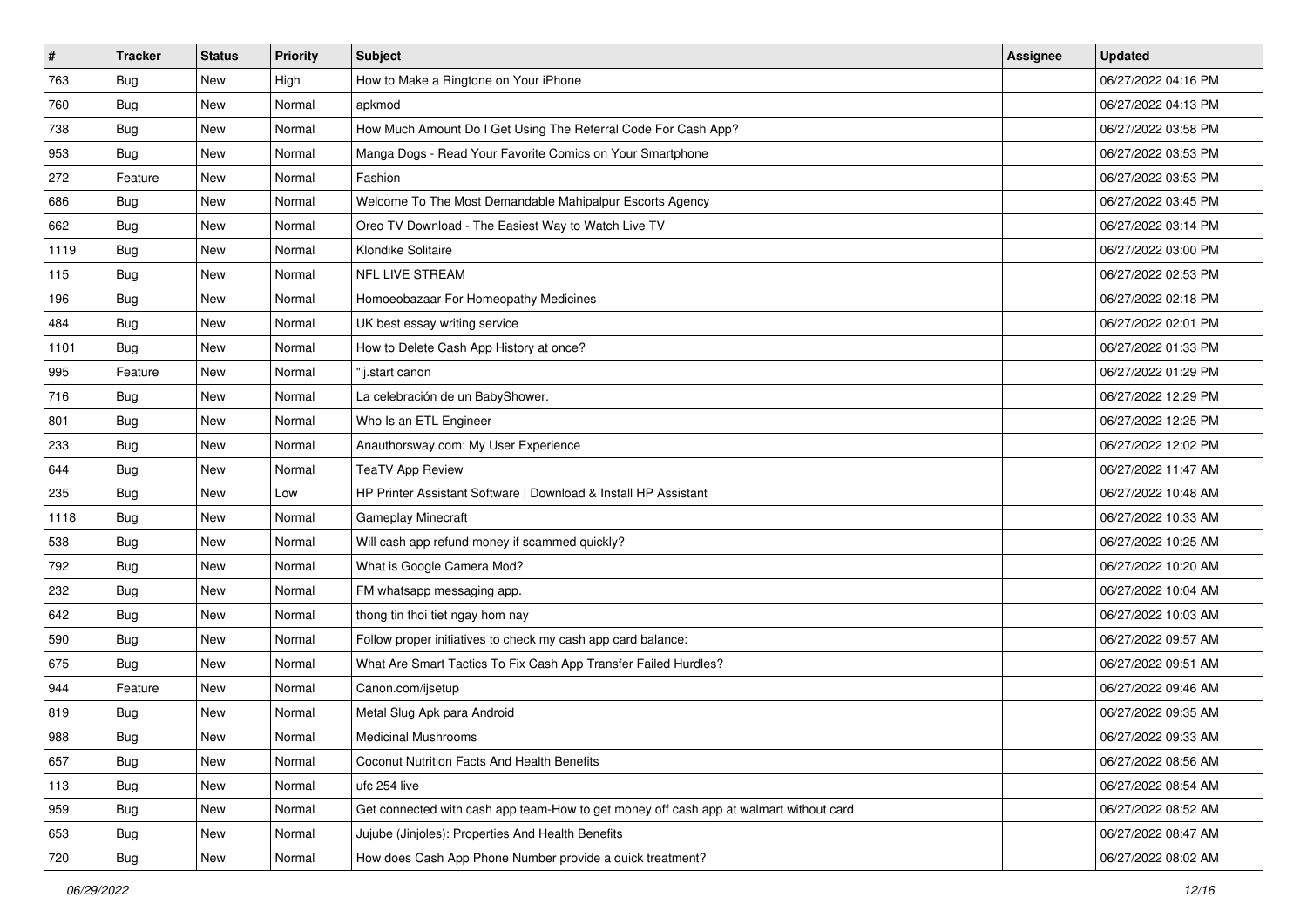| $\vert$ # | <b>Tracker</b> | <b>Status</b> | <b>Priority</b> | Subject                                                                                                                                                                                                                                        | Assignee | <b>Updated</b>      |
|-----------|----------------|---------------|-----------------|------------------------------------------------------------------------------------------------------------------------------------------------------------------------------------------------------------------------------------------------|----------|---------------------|
| 158       | <b>Bug</b>     | New           | Normal          | dfghj zcvgh                                                                                                                                                                                                                                    |          | 06/27/2022 07:28 AM |
| 681       | Feature        | <b>New</b>    | High            | <b>Online Class</b>                                                                                                                                                                                                                            |          | 06/27/2022 07:20 AM |
| 996       | Bug            | New           | Normal          | Cricut.com/setup                                                                                                                                                                                                                               |          | 06/27/2022 07:12 AM |
| 317       | <b>Bug</b>     | <b>New</b>    | Normal          | Eco/Green Cleaning Services in Virginia Beach VA                                                                                                                                                                                               |          | 06/27/2022 07:03 AM |
| 807       | Bug            | <b>New</b>    | Normal          | 1v1Battle is a strategic action 'Build and shoot' game                                                                                                                                                                                         |          | 06/27/2022 06:52 AM |
| 985       | <b>Bug</b>     | New           | Normal          | Find out the vitality of Facebook Phone Number:                                                                                                                                                                                                |          | 06/27/2022 05:39 AM |
| 978       | Bug            | <b>New</b>    | Normal          | Delamore Lodge is a place to stay.                                                                                                                                                                                                             |          | 06/27/2022 04:57 AM |
| 1127      | Bug            | New           | Normal          | Is there any support to find Google Feud answers?                                                                                                                                                                                              |          | 06/27/2022 04:27 AM |
| 544       | <b>Bug</b>     | New           | Normal          | Hey! I had a very cool idea to order our general picture on canvas for my family as a gift. But couldn't find a good<br>one. Once my friend advised me this article in which I found what I was looking for and gave a cool gift to my family. |          | 06/27/2022 04:10 AM |
| 596       | Bug            | New           | Normal          | <b>Kids Games</b>                                                                                                                                                                                                                              |          | 06/27/2022 04:08 AM |
| 646       | Feature        | <b>New</b>    | Normal          | Collaborative Research Group                                                                                                                                                                                                                   |          | 06/27/2022 04:01 AM |
| 966       | Bug            | <b>New</b>    | Normal          | How to Download the Filmes                                                                                                                                                                                                                     |          | 06/27/2022 03:25 AM |
| 468       | Bug            | New           | Normal          | Floor Cleaning Westchester MA                                                                                                                                                                                                                  |          | 06/27/2022 02:41 AM |
| 1112      | Bug            | <b>New</b>    | Normal          | What Cash App Policy Says If Random Person Sent Me Money On Cash App?                                                                                                                                                                          |          | 06/27/2022 02:39 AM |
| 1001      | <b>Bug</b>     | New           | Normal          | Venmo Keep Saying Error?                                                                                                                                                                                                                       |          | 06/27/2022 02:20 AM |
| 154       | Bug            | <b>New</b>    | Normal          | fdgyyrut gyrtrw                                                                                                                                                                                                                                |          | 06/27/2022 01:21 AM |
| 758       | Bug            | <b>New</b>    | Normal          | How Do I Study Consistently For Hours?                                                                                                                                                                                                         |          | 06/27/2022 12:49 AM |
| 998       | Bug            | <b>New</b>    | Normal          | Is It Hard to Solve Wordle An                                                                                                                                                                                                                  |          | 06/27/2022 12:24 AM |
| 992       | Bug            | New           | Normal          | So vergrößern Sie Ihr Instagram-Profilbild                                                                                                                                                                                                     |          | 06/26/2022 11:29 PM |
| 748       | <b>Bug</b>     | <b>New</b>    | Normal          | Il y a quelques façons d'obtenir des sonneries gratuites pour votre iPhone                                                                                                                                                                     |          | 06/26/2022 11:24 PM |
| 962       | <b>Bug</b>     | New           | Normal          | Kostenlose Hörbücher                                                                                                                                                                                                                           |          | 06/26/2022 10:45 PM |
| 719       | Bug            | <b>New</b>    | Normal          | How Do I Send \$5000 Through Cash App Account With Ease?                                                                                                                                                                                       |          | 06/26/2022 10:14 PM |
| 302       | Bug            | New           | Normal          | Auto Electrical Repair Services in Norcross GA                                                                                                                                                                                                 |          | 06/26/2022 07:49 PM |
| 970       | <b>Bug</b>     | <b>New</b>    | Normal          | The Amount Of Time Does Cash App Direct Deposit Time Take?                                                                                                                                                                                     |          | 06/26/2022 07:32 PM |
| 1104      | Bug            | <b>New</b>    | Normal          | Idle game fix bug                                                                                                                                                                                                                              |          | 06/26/2022 06:52 PM |
| 752       | <b>Bug</b>     | New           | Normal          | Plagerism checker                                                                                                                                                                                                                              |          | 06/26/2022 06:33 PM |
| 795       | <b>Bug</b>     | <b>New</b>    | Normal          | Drift Boss - Exciting Race                                                                                                                                                                                                                     |          | 06/26/2022 06:32 PM |
| 1108      | <b>Bug</b>     | New           | Normal          | Six Guns Mod Apk Answers Your Questions                                                                                                                                                                                                        |          | 06/26/2022 06:26 PM |
| 901       | Feature        | New           | Normal          | good game ever                                                                                                                                                                                                                                 |          | 06/26/2022 06:25 PM |
| 585       | Bug            | New           | Normal          | What is cash app help number?                                                                                                                                                                                                                  |          | 06/26/2022 06:21 PM |
| 825       | Bug            | New           | Normal          | Lucky Patcher Download                                                                                                                                                                                                                         |          | 06/26/2022 06:09 PM |
| 1096      | <b>Bug</b>     | New           | Normal          | Race and experience new life.                                                                                                                                                                                                                  |          | 06/26/2022 06:07 PM |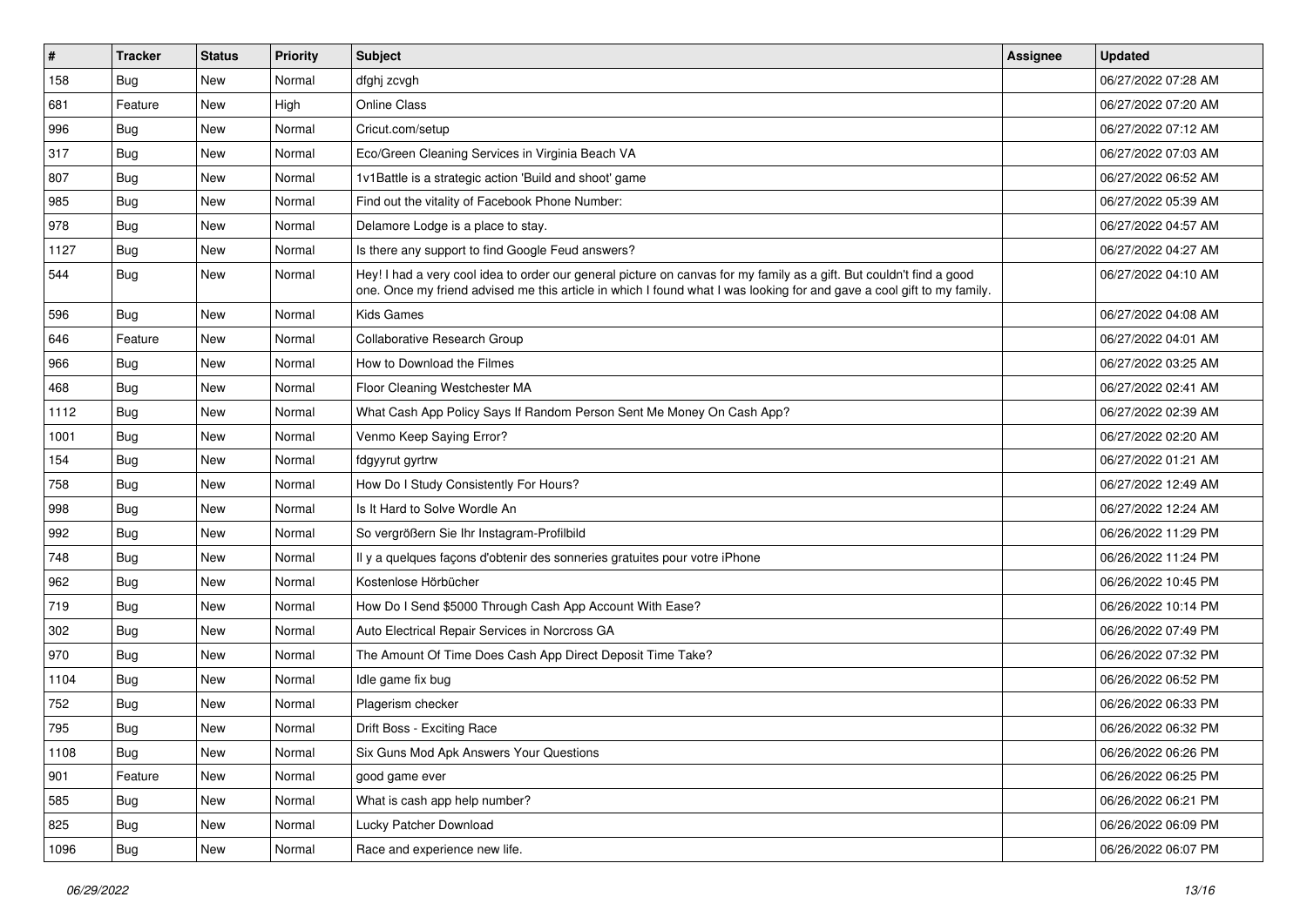| $\vert$ # | <b>Tracker</b> | <b>Status</b> | <b>Priority</b> | <b>Subject</b>                                                                                                                                           | <b>Assignee</b> | <b>Updated</b>      |
|-----------|----------------|---------------|-----------------|----------------------------------------------------------------------------------------------------------------------------------------------------------|-----------------|---------------------|
| 730       | <b>Bug</b>     | New           | Normal          | Canon IJ Network Tool                                                                                                                                    |                 | 06/26/2022 05:51 PM |
| 974       | Bug            | <b>New</b>    | Normal          | Watch NCAA Football Live Streaming Free                                                                                                                  |                 | 06/26/2022 05:33 PM |
| 1098      | <b>Bug</b>     | New           | Normal          | Life of a Fisherman                                                                                                                                      |                 | 06/26/2022 05:16 PM |
| 220       | Feature        | New           | Normal          | essay writing services                                                                                                                                   |                 | 06/26/2022 04:55 PM |
| 940       | <b>Bug</b>     | New           | Normal          | What is Plex and Is Plex Legal?                                                                                                                          |                 | 06/26/2022 04:50 PM |
| 750       | <b>Bug</b>     | New           | Normal          | Create a Report Template                                                                                                                                 |                 | 06/26/2022 04:27 PM |
| 1097      | <b>Bug</b>     | New           | Normal          | Race and experience new life.                                                                                                                            |                 | 06/26/2022 04:22 PM |
| 631       | <b>Bug</b>     | New           | Normal          | How Can I Load Cash App Card at Walmart straight away?                                                                                                   |                 | 06/26/2022 04:07 PM |
| 732       | <b>Bug</b>     | New           | Normal          | Get rectifications steps about why cash app transfer failed                                                                                              |                 | 06/26/2022 03:28 PM |
| 961       | Bug            | New           | Normal          | TeaTv is an Android                                                                                                                                      |                 | 06/26/2022 02:02 PM |
| 754       | <b>Bug</b>     | New           | Normal          | Cómo descargar tonos gratis de teléfono celular                                                                                                          |                 | 06/26/2022 01:56 PM |
| 768       | <b>Bug</b>     | New           | Normal          | Where can you buy best jackets online?                                                                                                                   |                 | 06/26/2022 01:50 PM |
| 144       | <b>Bug</b>     | New           | Normal          | curly bob lace front wigs                                                                                                                                |                 | 06/26/2022 01:44 PM |
| 189       | <b>Bug</b>     | New           | Normal          | <b>College Biology Writing Services</b>                                                                                                                  |                 | 06/26/2022 12:50 PM |
| 749       | Bug            | New           | Normal          | The Best Bubble Shooter Game for Android                                                                                                                 |                 | 06/26/2022 12:12 PM |
| 941       | <b>Bug</b>     | New           | Normal          | is Disney Now and Disney Plus different?                                                                                                                 |                 | 06/26/2022 12:10 PM |
| 260       | Bug            | New           | Normal          | Web Design Services Near Me                                                                                                                              |                 | 06/26/2022 11:55 AM |
| 1120      | Bug            | <b>New</b>    | Normal          | Summary of 5 best coloring apps on phones                                                                                                                |                 | 06/26/2022 11:32 AM |
| 698       | Feature        | New           | Normal          | Connect with cash app representative to ask about cash app flip scam                                                                                     |                 | 06/26/2022 11:24 AM |
| 547       | Bug            | <b>New</b>    | Normal          | Get rid of the issue of cash app down by calling experts.                                                                                                |                 | 06/26/2022 10:38 AM |
| 952       | Bug            | New           | Normal          | Canon IJ Network Tool                                                                                                                                    |                 | 06/26/2022 10:35 AM |
| 967       | Feature        | <b>New</b>    | Normal          | stream live nfl games free online                                                                                                                        |                 | 06/26/2022 10:09 AM |
| 993       | Bug            | New           | Normal          | IO Games Free Online                                                                                                                                     |                 | 06/26/2022 09:41 AM |
| 989       | <b>Bug</b>     | New           | Normal          | Barewoods Wax Cigar                                                                                                                                      |                 | 06/26/2022 09:19 AM |
| 1111      | <b>Bug</b>     | New           | Normal          | LOLBeans is a fun battle royale game where you race with other players while avoiding obstacles. Reach the end of<br>the course in competitive gameplay! |                 | 06/26/2022 09:17 AM |
| 706       | Bug            | New           | Normal          | How Can You Cancel A Cash App Payment Without Any Prior Information?                                                                                     |                 | 06/26/2022 09:13 AM |
| 958       | <b>Bug</b>     | New           | Normal          | Avail Cash app support service to know Sutton bank cash app number                                                                                       |                 | 06/26/2022 08:46 AM |
| 984       | Bug            | New           | Normal          | How to disable, permanently delete Twitter account on phone, PC                                                                                          |                 | 06/26/2022 08:28 AM |
| 747       | <b>Bug</b>     | New           | Normal          | How to Install Tyflex Plus on Your Android Device                                                                                                        |                 | 06/26/2022 08:16 AM |
| 874       | Bug            | New           | Normal          | Cómo descargar Minecraft Apk                                                                                                                             |                 | 06/26/2022 08:01 AM |
| 963       | Feature        | New           | Normal          | Why I am not getting cool cash app card designs- call experts                                                                                            |                 | 06/26/2022 07:52 AM |
| 1102      | <b>Bug</b>     | New           | Normal          | Charlottesville Travel Guide ?                                                                                                                           |                 | 06/26/2022 07:44 AM |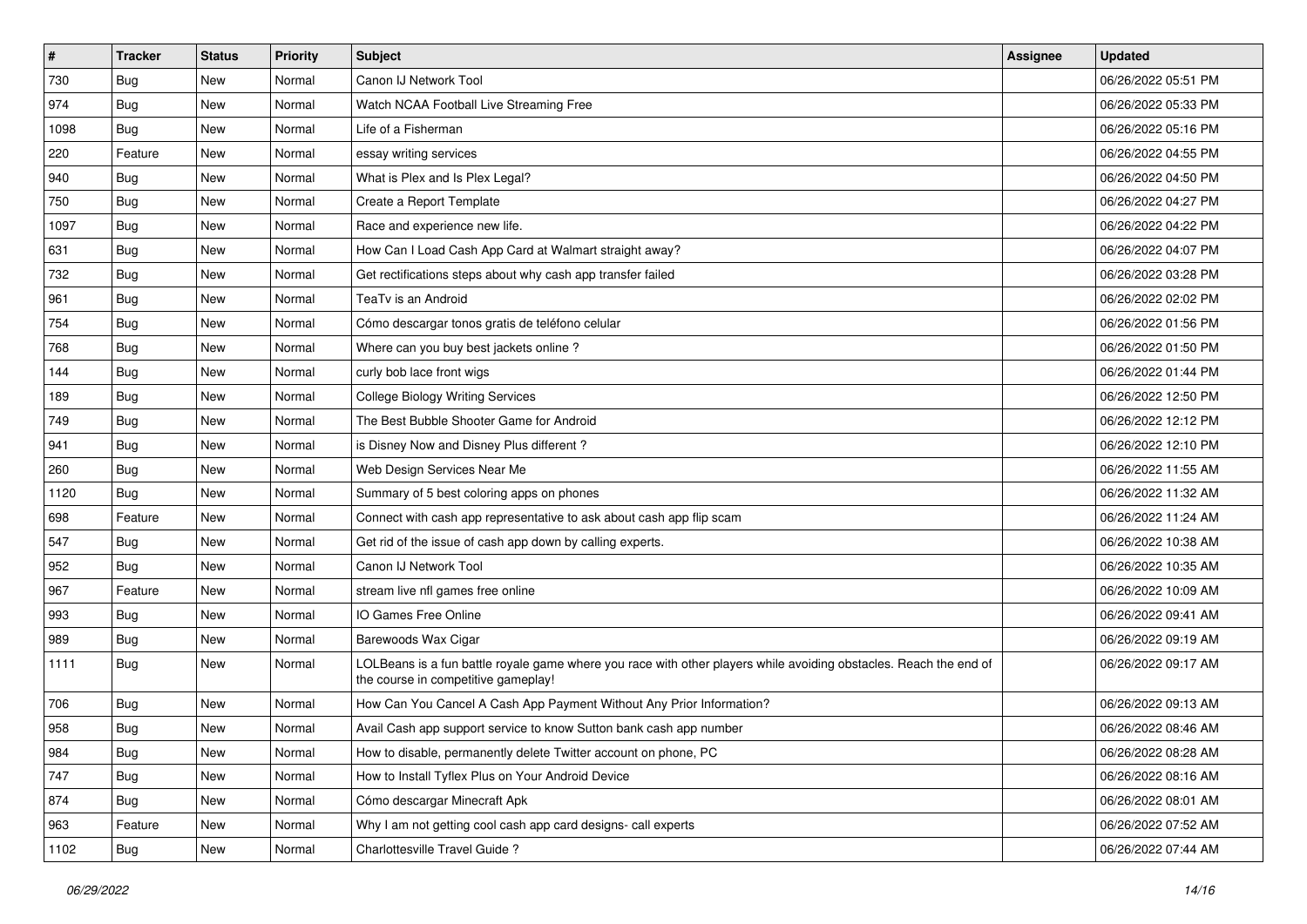| $\vert$ # | <b>Tracker</b> | <b>Status</b> | <b>Priority</b> | Subject                                                                   | <b>Assignee</b> | <b>Updated</b>      |
|-----------|----------------|---------------|-----------------|---------------------------------------------------------------------------|-----------------|---------------------|
| 517       | <b>Bug</b>     | New           | Normal          | Proficient tips to take help of cash app support professionals:           |                 | 06/26/2022 07:34 AM |
| 964       | <b>Bug</b>     | New           | Normal          | Can I Fix Cash App Transfer Failed Issues By Adding Sufficient Funds?     |                 | 06/26/2022 07:21 AM |
| 771       | Bug            | New           | Normal          | united airlines baggage policy                                            |                 | 06/26/2022 07:19 AM |
| 638       | <b>Bug</b>     | New           | Normal          | Run 3 game                                                                |                 | 06/26/2022 06:31 AM |
| 728       | <b>Bug</b>     | <b>New</b>    | Normal          | Will Cash App refund money if scammed? Hitches With Optimum Ease          |                 | 06/26/2022 06:15 AM |
| 977       | <b>Bug</b>     | New           | Normal          | Fans of the Old Country will like this book.                              |                 | 06/26/2022 05:54 AM |
| 990       | Bug            | New           | Normal          | Mushrooms                                                                 |                 | 06/26/2022 05:41 AM |
| 198       | <b>Bug</b>     | New           | Normal          | DR. RECKEWEG R42 (HAEMOVENIN) (22ML)                                      |                 | 06/26/2022 05:31 AM |
| 946       | <b>Bug</b>     | New           | Normal          | What is Plex and Is Plex Legal?                                           |                 | 06/26/2022 05:23 AM |
| 950       | Bug            | New           | Normal          | ij.start canon                                                            |                 | 06/26/2022 04:35 AM |
| 310       | <b>Bug</b>     | New           | Normal          | Mattress Cleaning Services in Virginia Beach VA                           |                 | 06/26/2022 04:33 AM |
| 476       | Feature        | New           | High            | <b>American Airlines Reservations</b>                                     |                 | 06/26/2022 04:14 AM |
| 935       | Bug            | New           | Normal          | MovieBox Pro Apk - Watch Movies and TV Shows on Your Android Phone        |                 | 06/26/2022 04:11 AM |
| 741       | <b>Bug</b>     | New           | Normal          | <b>Blockchain Technology Solutions</b>                                    |                 | 06/26/2022 02:19 AM |
| 994       | Feature        | New           | Normal          | Cricut.com/setup                                                          |                 | 06/26/2022 02:00 AM |
| 259       | Bug            | New           | Normal          | call center services                                                      |                 | 06/26/2022 01:30 AM |
| 650       | <b>Bug</b>     | New           | Normal          | <b>Cherries Health Benefits</b>                                           |                 | 06/26/2022 12:57 AM |
| 630       | <b>Bug</b>     | New           | Normal          | How Can I Load Cash App Card at Walmart straight away?                    |                 | 06/26/2022 12:04 AM |
| 968       | Feature        | New           | Normal          | watch nfl online free live streaming                                      |                 | 06/25/2022 11:52 PM |
| 954       | <b>Bug</b>     | New           | Normal          | AZ Screen Recorder Mod                                                    |                 | 06/25/2022 11:24 PM |
| 227       | <b>Bug</b>     | New           | Normal          | Cash App Help & Solutions - Here You Will Get Better Assistance           |                 | 06/25/2022 11:21 PM |
| 742       | <b>Bug</b>     | New           | Normal          | How Long Does Cash App Support Take To Respond For A Better Support?      |                 | 06/25/2022 11:00 PM |
| 956       | Bug            | <b>New</b>    | Normal          | FNF Free Mods Online                                                      |                 | 06/25/2022 09:59 PM |
| 1106      | <b>Bug</b>     | New           | Normal          | How Do I Get Cash App ++ Without Confronting Any Technical Glitches?      |                 | 06/25/2022 09:53 PM |
| 710       | <b>Bug</b>     | New           | Normal          | Take Necessary Assistance If You Are Unable Activate Cash App Card        |                 | 06/25/2022 09:26 PM |
| 1103      | Bug            | New           | Normal          | Idle game fix bug                                                         |                 | 06/25/2022 09:08 PM |
| 979       | <b>Bug</b>     | New           | Normal          | Free Gas Cards for the Unemployed                                         |                 | 06/25/2022 09:02 PM |
| 731       | <b>Bug</b>     | New           | Normal          | Avail Of Cash App Customer Service If Unable To Down Cash App Mobile App? |                 | 06/25/2022 08:36 PM |
| 1024      | <b>Bug</b>     | New           | Normal          | How to choose the right broker                                            |                 | 06/25/2022 06:23 PM |
| 1025      | <b>Bug</b>     | New           | Normal          | how to change the logo in wordpress                                       |                 | 06/25/2022 06:20 PM |
| 1026      | <b>Bug</b>     | New           | Normal          | New Puzzle Game for All Age - Dordle                                      |                 | 06/25/2022 06:17 PM |
| 1027      | <b>Bug</b>     | New           | Normal          | Word hurdle: Viral and Fun Online Game                                    |                 | 06/25/2022 06:13 PM |
| 636       | <b>Bug</b>     | New           | Normal          | What is the most popular furniture color?                                 |                 | 06/25/2022 04:57 PM |